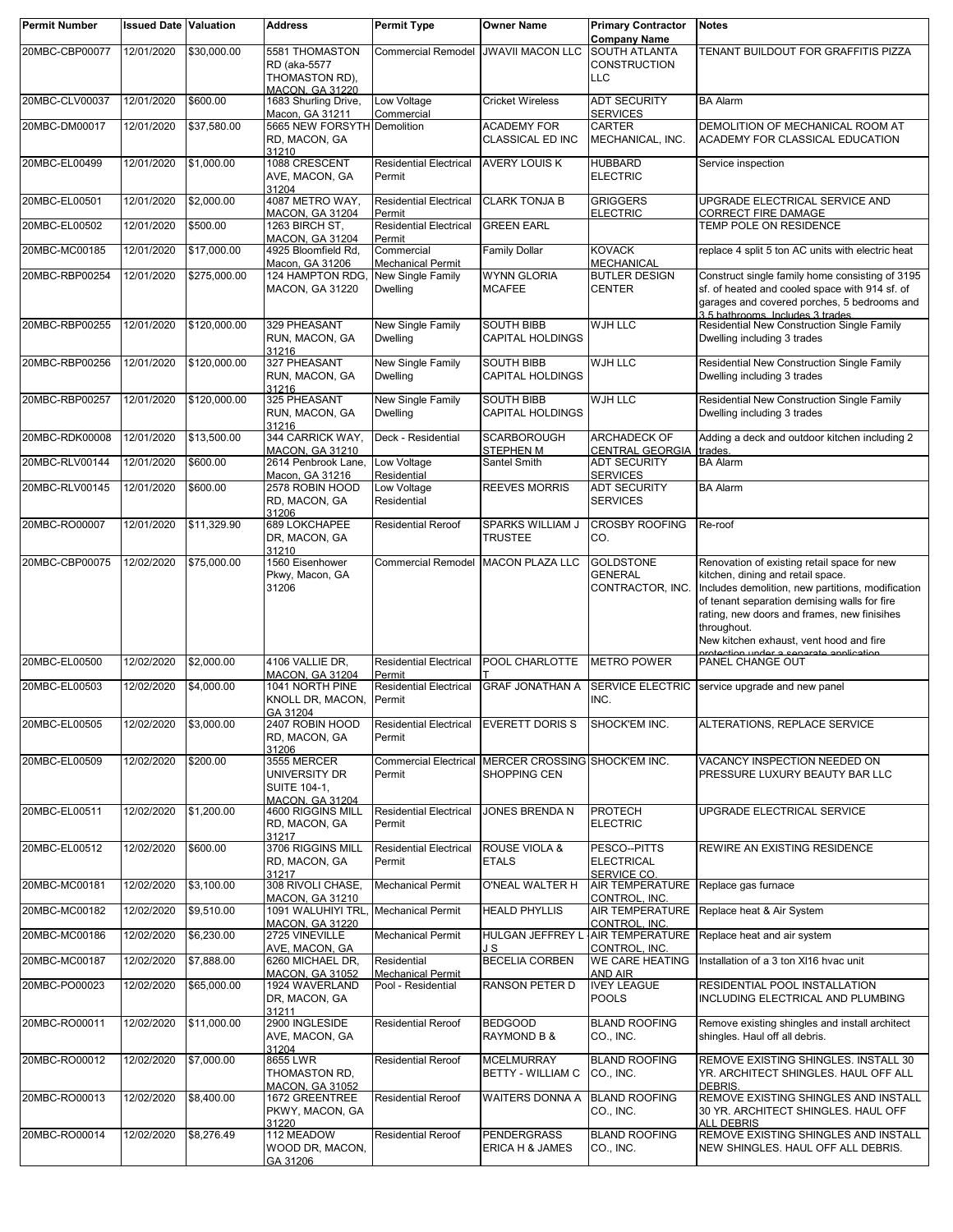| 20MBC-CBP00082 | 12/03/2020 | \$500,000.00 | 1179 EISENHOWER<br>PKWY, MACON, GA<br>31206                | <b>New Commercial</b><br><b>Building</b> | <b>BP&amp;SONS</b><br><b>ENTERPRISES INC</b>            | <b>PROFORM</b><br><b>CONSTRUCTION</b><br><b>LLC</b>                 | GROUND UP NEW CONSTRUCTION, NEW<br>STRUCTURAL, PLUMBING, MECHANICAL &<br><b>ELECTRICAL</b><br>WORK TO BE PERFORMED. FUEL TANK(S),<br>FUEL DISPENSING EQUIPMENT, CANOPY,<br><b>DESIGN</b><br>AND DETAILS TO BE PROVIDED<br>SEPARATELY FOR PERMIT. AUTOMATIC<br>FIRE-EXTINGUISHING<br>SYSTEM DESIGN AND DETAILS TO BE<br>SUBMITTED SEPARATELY FOR PERMIT.<br><b>CONSTRUCTION</b><br>ADMINISTRATION TO BE PROVIDED BY<br>OTHERS. FOOD QSR TO BE TAKE OUT<br><b>ONLY; NO SEATING</b>                                                                                                                                                                                                                                                                                                                                                                                                                                                                                                                                  |
|----------------|------------|--------------|------------------------------------------------------------|------------------------------------------|---------------------------------------------------------|---------------------------------------------------------------------|-------------------------------------------------------------------------------------------------------------------------------------------------------------------------------------------------------------------------------------------------------------------------------------------------------------------------------------------------------------------------------------------------------------------------------------------------------------------------------------------------------------------------------------------------------------------------------------------------------------------------------------------------------------------------------------------------------------------------------------------------------------------------------------------------------------------------------------------------------------------------------------------------------------------------------------------------------------------------------------------------------------------|
| 20MBC-DM00018  | 12/03/2020 | \$17,000.00  | 1179 EISENHOWER<br>PKWY, MACON, GA<br>31206                | Demolition                               | <b>BP&amp;SONS</b><br><b>ENTERPRISES INC</b>            | <b>PROFORM</b><br><b>CONSTRUCTION</b><br><b>LLC</b>                 | DEMOLITION OF AN ENTIRE COMMERCIAL<br><b>STRUCTURE</b>                                                                                                                                                                                                                                                                                                                                                                                                                                                                                                                                                                                                                                                                                                                                                                                                                                                                                                                                                            |
| 20MBC-EL00504  | 12/03/2020 | \$5,000.00   | 466 WILLIS LN,<br><b>MACON, GA 31204</b>                   | <b>Residential Electrical</b><br>Permit  | SOCOP COBOSH<br>ELSA L                                  | <b>SOUTHEAST</b><br><b>ELECTRICAL</b><br><b>CONTRACTORS LLC</b>     | Electrical installation of residential remodel,<br>adding temporary pole                                                                                                                                                                                                                                                                                                                                                                                                                                                                                                                                                                                                                                                                                                                                                                                                                                                                                                                                          |
| 20MBC-EL00506  | 12/03/2020 | \$5,000.00   | 478 WILLIS LN,<br><b>MACON, GA 31204</b>                   | <b>Residential Electrical</b><br>Permit  | SOCOP COBOSH<br>ELSA L                                  | SOUTHEAST<br><b>ELECTRICAL</b><br><b>CONTRACTORS LLC</b>            | Electrical install for residential remodel                                                                                                                                                                                                                                                                                                                                                                                                                                                                                                                                                                                                                                                                                                                                                                                                                                                                                                                                                                        |
| 20MBC-EL00507  | 12/03/2020 | \$5,000.00   | 465 WILLIS LN.<br><b>MACON, GA 31204</b>                   | <b>Residential Electrical</b><br>Permit  | SOCOP COBOSH<br>ELSA L                                  | <b>SOUTHEAST</b><br><b>ELECTRICAL</b><br><b>CONTRACTORS LLC</b>     | Electrical install for residential remodel                                                                                                                                                                                                                                                                                                                                                                                                                                                                                                                                                                                                                                                                                                                                                                                                                                                                                                                                                                        |
| 20MBC-EL00508  | 12/03/2020 | \$5,000.00   | 452 WILLIS LN,<br><b>MACON, GA 31204</b>                   | <b>Residential Electrical</b><br>Permit  | SOCOP COBOSH<br>ELSA L                                  | <b>SOUTHEAST</b><br><b>ELECTRICAL</b><br><b>CONTRACTORS LLC</b>     | Electrical install for residential remodel                                                                                                                                                                                                                                                                                                                                                                                                                                                                                                                                                                                                                                                                                                                                                                                                                                                                                                                                                                        |
| 20MBC-EL00510  | 12/03/2020 | \$5,000.00   | 451 WILLIS LN.<br><b>MACON, GA 31204</b>                   | <b>Residential Electrical</b><br>Permit  | SOCOP COBOSH<br>ELSA L                                  | <b>SOUTHEAST</b><br><b>ELECTRICAL</b><br><b>CONTRACTORS LLC</b>     | Electrical installation for residential remodel                                                                                                                                                                                                                                                                                                                                                                                                                                                                                                                                                                                                                                                                                                                                                                                                                                                                                                                                                                   |
| 20MBC-EL00513  | 12/03/2020 | \$500.00     | 4527 MASSEY RD,<br><b>MACON, GA 31206</b>                  | <b>Residential Electrical</b><br>Permit  | <b>AMF CAPITAL LLC</b>                                  | <b>PREMIER</b><br><b>PLUMBING &amp;</b><br><b>SEPTIC TANKS, LLC</b> | Change electrical meter can                                                                                                                                                                                                                                                                                                                                                                                                                                                                                                                                                                                                                                                                                                                                                                                                                                                                                                                                                                                       |
| 20MBC-EL00514  | 12/03/2020 | \$3,000.00   | 2580 DERRELL DR,<br><b>MACON, GA 31217</b>                 | <b>Residential Electrical</b><br>Permit  | 2580 DERRELL<br><b>DRIVE TRUST</b>                      | <b>CHRISTOPHER S</b><br><b>PEISHER</b><br>(HOMEOWNER)               | RUN NEW SERVICE ENTRANCE WIRE,<br>UPGRADE ELECTRICAL PANEL AND<br>RECONNECT ALL ELECTRICAL CIRCUITS                                                                                                                                                                                                                                                                                                                                                                                                                                                                                                                                                                                                                                                                                                                                                                                                                                                                                                               |
| 20MBC-EL00516  | 12/03/2020 | \$400.00     | <b>461 FOREST HILL</b><br>RD, MACON, GA<br>31210           | <b>Residential Electrical</b><br>Permit  | <b>CMF PANCHO</b><br><b>MAGNOLIA</b><br><b>CROSSING</b> | <b>SERVICE ELECTRIC</b><br>INC.                                     | power reconnect                                                                                                                                                                                                                                                                                                                                                                                                                                                                                                                                                                                                                                                                                                                                                                                                                                                                                                                                                                                                   |
| 20MBC-RLV00146 | 12/03/2020 | \$600.00     | 6687 SKIPPER RD<br>Apt 402, MACON, GA Residential<br>31216 | Low Voltage                              | <b>MCMACON</b><br><b>INVESTCO LLC</b>                   | <b>ADT SECURITY</b><br><b>SERVICES</b>                              | <b>BA Alarm</b>                                                                                                                                                                                                                                                                                                                                                                                                                                                                                                                                                                                                                                                                                                                                                                                                                                                                                                                                                                                                   |
| 20MBC-RLV00147 | 12/03/2020 | \$600.00     | 339 EMPIRE AVE,<br><b>MACON, GA 31201</b>                  | Low Voltage<br>Residential               | <b>GORE ISAIAH JR &amp;</b><br>ANGELA                   | <b>ADT SECURITY</b><br><b>SERVICES</b>                              | <b>BA Alarm</b>                                                                                                                                                                                                                                                                                                                                                                                                                                                                                                                                                                                                                                                                                                                                                                                                                                                                                                                                                                                                   |
| 20MBC-CRO00004 | 12/04/2020 | \$123,650.00 | 595 NEW ST,<br><b>MACON, GA 31201</b>                      | <b>Commercial Reroof</b>                 | <b>FIRST BAPTIST</b><br>CHURCH INC                      | L E SCHWARTZ &<br>SON INC.                                          | Remove and dispose of existing roof materials.<br>Repair/replace rotten/damaged decking. Install<br>roof deck protection over entire roof. Install<br>starter shingles along eaves and gables per<br>manufacturer's recommendations. Install leak<br>barrier protection in the valleys, along sidewalls,<br>and around penetrations. Install new plumbing<br>pipe flashing. Paint all pipes and other<br>penetrations. Re-use existing metal valley<br>flashing and counter flashing. Install new copper<br>step flashing and copper drip edge. Install 2<br>metal caps near gutter on back side of church.<br>Tuck point top of chimney and install new copper<br>chimney cap. Inspect all existing flashings.<br>Replace missing or damaged flashings. Install<br>Cobra Ridge vent for proper ventilation. Install<br>ridge cap shingles per manufacturers<br>recommendations. Install Architectural Shingles<br>per manufacturers recommendation. Thorough<br>clean up and written inspection upon completion. |
| 20MBC-EL00515  | 12/04/2020 | \$1,200.00   | 7184 WIMPY RD,<br><b>MACON, GA 31216</b>                   | <b>Residential Electrical</b><br>Permit  | PETERS JAMES &<br>SHEILA A                              | <b>ROBINSON</b><br><b>ELECTRICAL</b><br><b>SERVICES</b>             | SERVICE PANEL REPAIR                                                                                                                                                                                                                                                                                                                                                                                                                                                                                                                                                                                                                                                                                                                                                                                                                                                                                                                                                                                              |
| 20MBC-EL00519  | 12/04/2020 | \$200.00     | 1086 CLINTON RD<br>APT 1, MACON, GA<br>31211               | <b>Residential Electrical</b><br>Permit  | <b>JORAM LUCANER &amp;</b><br>ETAL                      | OJ'S ELECTRIC<br><b>SERVICES</b>                                    | (APT 1) INSPECT FOR POWER CLEARANCE,<br>METER HAS BEEN CLEARED                                                                                                                                                                                                                                                                                                                                                                                                                                                                                                                                                                                                                                                                                                                                                                                                                                                                                                                                                    |
| 20MBC-EL00520  | 12/04/2020 | \$200.00     | 1086 CLINTON RD<br>APT 7, MACON, GA<br>31211               | <b>Residential Electrical</b><br>Permit  | <b>JORAM LUCANER &amp;</b><br><b>ETAL</b>               | OJ'S ELECTRIC<br><b>SERVICES</b>                                    | (APT 7) INSPECT FOR POWER CLEARANCE,<br>METER HAS BEEN CLEARED                                                                                                                                                                                                                                                                                                                                                                                                                                                                                                                                                                                                                                                                                                                                                                                                                                                                                                                                                    |
| 20MBC-EL00521  | 12/04/2020 | \$22,000.00  | 3 JACKSON<br>SPRINGS RD W.<br><b>MACON, GA 31211</b>       | <b>Residential Electrical</b><br>Permit  | <b>KRAUSS MATTHEW</b>                                   |                                                                     | SOLAR PANEL INSTALLATION                                                                                                                                                                                                                                                                                                                                                                                                                                                                                                                                                                                                                                                                                                                                                                                                                                                                                                                                                                                          |
| 20MBC-FR00059  | 12/04/2020 | \$13,798.75  | 6751 Houston Road,<br>Macon, GA 31216                      | Fire Alarm                               | <b>MIKADO BAPTIST</b><br><b>CHURCH</b>                  | <b>QRF SYSTEMS</b>                                                  | FIRE ALARM FOR MIKADO BAPTIST CHURCH                                                                                                                                                                                                                                                                                                                                                                                                                                                                                                                                                                                                                                                                                                                                                                                                                                                                                                                                                                              |
| 20MBC-MC00191  | 12/04/2020 | \$6,000.00   | 3671 DAVID DR,<br>MACON, GA 31216                          | Residential<br><b>Mechanical Permit</b>  | FLYNN JAMES A -<br><b>VICKIE E</b>                      | <b>LLC</b>                                                          | J &J HEATING & AIR, Hvac Change out of Unit                                                                                                                                                                                                                                                                                                                                                                                                                                                                                                                                                                                                                                                                                                                                                                                                                                                                                                                                                                       |
| 20MBC-MC00195  | 12/04/2020 | \$6,100.00   | 183 MASON PHILIP<br>DR, MACON, GA<br>31216                 | Residential<br><b>Mechanical Permit</b>  | PRESSLEY TANDI D                                        | <b>WE CARE HEATING</b><br>AND AIR                                   | Installation of a 3 ton XR14 HVAC unit.                                                                                                                                                                                                                                                                                                                                                                                                                                                                                                                                                                                                                                                                                                                                                                                                                                                                                                                                                                           |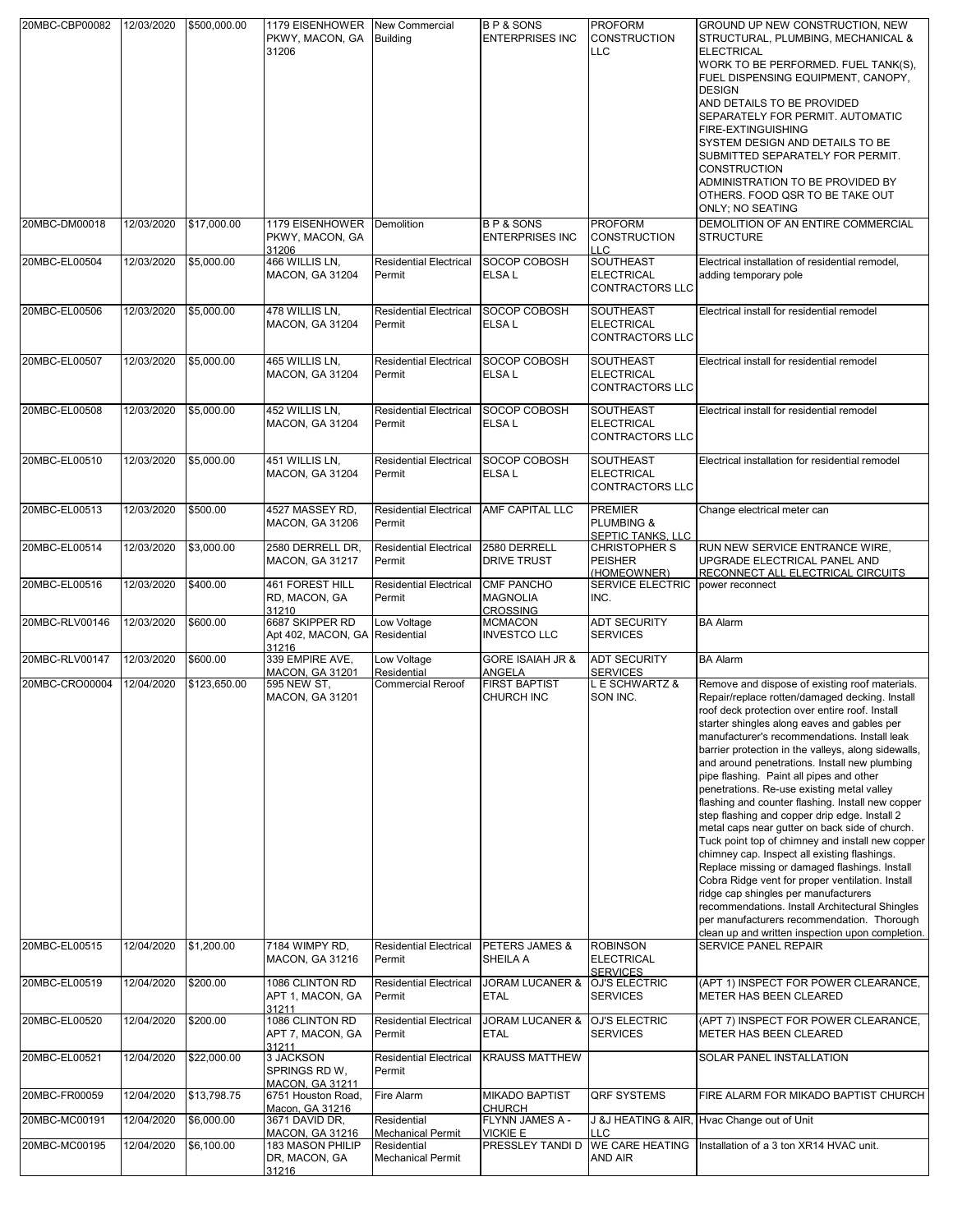| 20MBC-PL00066  | 12/04/2020 | \$10,000.00  | 5000 BASS PRO                                                        | Commercial Plumbing MACON-BIBB CO                                   |                                                                          | <b>PYLES PLUMBING</b>                                                                  | Sewer Lateral                                                                                                                                                                                                                                     |
|----------------|------------|--------------|----------------------------------------------------------------------|---------------------------------------------------------------------|--------------------------------------------------------------------------|----------------------------------------------------------------------------------------|---------------------------------------------------------------------------------------------------------------------------------------------------------------------------------------------------------------------------------------------------|
|                |            |              | BLVD, MACON, GA<br>31210                                             | Permit                                                              | <b>IND AUTHORITY</b>                                                     | AND UTILITY<br><b>CONTRACTORS</b><br><b>INC</b>                                        |                                                                                                                                                                                                                                                   |
| 20MBC-PO00024  | 12/04/2020 | \$45,000.00  | 805 WINCHESTER<br>CIR, MACON, GA<br>31210                            | Pool - Residential                                                  | <b>DURBIN AVERY</b>                                                      | <b>MID-STATE POOLS</b>                                                                 | Swimming pool 18x42                                                                                                                                                                                                                               |
| 20MBC-RBP00258 | 12/04/2020 | \$150,000.00 | 230 LANNINGTON<br>DR, MACON, GA                                      | New Single Family<br><b>Dwelling</b>                                | <b>PROJECT</b><br>DEVELOPMENT AND DEVELOPMENT &                          | <b>PROJECT</b>                                                                         | NEW SINGLE FAMILY DWELLING INCLUDING<br>ELECTRICAL, MECHANICAL, PLUMBING                                                                                                                                                                          |
| 20MBC-RBP00259 | 12/04/2020 | \$150,000.00 | 31052<br>234 LANNINGTON<br>DR, MACON, GA                             | New Single Family<br><b>Dwelling</b>                                | <b>MGMT</b><br><b>PROJECT</b><br>DEVELOPMENT AND DEVELOPMENT &           | <b>MANAGEMENT, LLC</b><br><b>PROJECT</b>                                               | NEW SINGLE FAMILY DWELLING INCLUDING<br>ELECTRICAL, MECHANICAL, PLUMBING                                                                                                                                                                          |
| 20MBC-RBP00260 | 12/04/2020 | \$150,000.00 | 31052<br>238 LANNINGTON<br>DR, MACON, GA                             | New Single Family<br><b>Dwelling</b>                                | <b>MGMT</b><br><b>PROJECT</b><br>DEVELOPMENT AND DEVELOPMENT &           | <b>MANAGEMENT, LLC</b><br><b>PROJECT</b>                                               | NEW SINGLE FAMILY DWELLING INCLUDING<br>ELECTRICAL, MECHANICAL, PLUMBING                                                                                                                                                                          |
| 20MBC-RBP00261 | 12/04/2020 | \$150,000.00 | 31052<br>240 LANNINGTON<br>DR, MACON, GA                             | New Single Family<br><b>Dwelling</b>                                | <b>MGMT</b><br><b>PROJECT</b><br>DEVELOPMENT AND DEVELOPMENT &           | <b>MANAGEMENT, LLC</b><br><b>PROJECT</b>                                               | NEW SINGLE FAMILY DWELLING INCLUDING<br>ELECTRICAL, MECHANICAL, PLUMBING                                                                                                                                                                          |
| 20MBC-RBP00262 | 12/04/2020 | \$15,000.00  | 31052<br>136 LAMAR ST,                                               | <b>Residential Remodel</b>                                          | <b>MGMT</b><br><b>LAWRENCE</b>                                           | MANAGEMENT. LLC                                                                        | INTERIOR RENOVATIONS ON AN EXISTING                                                                                                                                                                                                               |
| 20MBC-RBP00263 | 12/04/2020 | \$275,000.00 | <b>MACON, GA 31204</b><br>147 MCCLAIN CIR,<br><b>MACON, GA 31216</b> | New Single Family<br><b>Dwelling</b>                                | JEFFREY B<br>STAFFORD WALTER STAFFORD<br>L & YOSHANDA                    | <b>BUILDERS &amp;</b><br>CONSULTANTS,                                                  | <b>RESIDENCE</b><br>new-build single family home including 4 trades                                                                                                                                                                               |
| 20MBC-CBP00133 | 12/07/2020 | \$265,301.00 | 2432 Riverside Dr.<br>Macon, GA 31204                                | New Commercial<br><b>Building</b>                                   | <b>RHW Capital</b><br>Management group,<br><b>LLC</b>                    | INC.<br><b>RENFROE</b><br><b>CONSTRUCTION</b><br><b>COMPANY LLC</b>                    | Demolition and new construction of office<br>building for Store Here, Riverside Drive, Macon,                                                                                                                                                     |
| 20MBC-EL00522  | 12/07/2020 | \$500.00     | 5634 CHARLES DR,<br><b>MACON, GA 31210</b>                           | <b>Residential Electrical</b><br>Permit                             | ELLIS GINI M -<br><b>JAMES DONALD</b>                                    | ALL-STATE<br><b>ELECTRICAL</b><br>CONTRACTORS,                                         | Change out electrical panel                                                                                                                                                                                                                       |
| 20MBC-EL00523  | 12/07/2020 | \$1,500.00   | 858 QUINLAN DR,<br><b>MACON, GA 31206</b>                            | <b>Residential Electrical</b><br>Permit                             | <b>LANE JERRY &amp;</b><br><b>GERALDINE</b>                              | H C<br><b>BUTTS ELECTRICAL</b><br>SERVICES INC.                                        | <b>UPGRADE SERVICE.</b>                                                                                                                                                                                                                           |
| 20MBC-EL00524  | 12/07/2020 | \$350.00     | 860 WALLACE RD,<br><b>MACON, GA 31217</b>                            | <b>Residential Electrical</b><br>Permit                             | <b>ANTHONY AND</b><br><b>ANTHONY INC</b>                                 | <b>JOE DIXON</b><br><b>ELECTRICAL</b>                                                  | INSPECTION FOR POWER RELEASE.                                                                                                                                                                                                                     |
| 20MBC-MC00190  | 12/07/2020 | \$6,300.00   | 2752 Northwoods<br>Drive North, Macon,<br>GA 31204                   | <b>Mechanical Permit</b>                                            | <b>MELBA HOLMES</b>                                                      | <b>CONTRACTORS</b><br>DEEB HEATING AND<br>AIR CONDITIONING,<br><b>INC</b>              | CHANGEOUT OF FURNACE, COIL, AND<br><b>CONDENSING UNIT</b>                                                                                                                                                                                         |
| 20MBC-MC00196  | 12/07/2020 | \$5,430.00   | 2041 JEFF DAVIS<br>ST, MACON, GA<br>31201                            | Residential<br><b>Mechanical Permit</b>                             | <b>HARRIS HERMAN B</b><br>& LATANJA                                      | <b>BUCKY HOLLAND</b><br><b>HEATING &amp; AIR INC.</b>                                  | 3.5 ton heat pump                                                                                                                                                                                                                                 |
| 20MBC-MC00197  | 12/07/2020 | \$5,460.00   | 624 PIEDMONT AVE, Residential                                        |                                                                     | <b>SPEARS LINDA C</b>                                                    | <b>BUCKY HOLLAND</b>                                                                   | 3.5 ton a/c, coil, 90% furnace                                                                                                                                                                                                                    |
| 20MBC-MC00198  | 12/07/2020 | \$3,950.00   | <b>MACON, GA 31206</b><br>5748 TAYLOR RD,                            | <b>Mechanical Permit</b><br>Residential                             | <b>DOUGHERTY</b>                                                         | <b>HEATING &amp; AIR INC.</b><br><b>BUCKY HOLLAND</b>                                  | 3 ton heat pump                                                                                                                                                                                                                                   |
| 20MBC-MC00199  | 12/07/2020 | \$5,742.25   | <b>MACON, GA 31052</b><br>5868 SCHOOL RD,<br><b>MACON, GA 31216</b>  | <b>Mechanical Permit</b><br>Residential<br><b>Mechanical Permit</b> | <b>CONNIE H</b><br><b>FREEMAN</b><br>CHRISTOPHER D SR HEATING & AIR INC. | <b>HEATING &amp; AIR INC.</b><br><b>BUCKY HOLLAND</b>                                  | 4 ton gas package unit                                                                                                                                                                                                                            |
| 20MBC-MC00200  | 12/07/2020 | \$4,300.00   | 2675 STANISLAUS<br>CIR, MACON, GA                                    | Residential<br><b>Mechanical Permit</b>                             | <b>TUNNESSEN ANNE</b><br>L & GOOD R                                      | <b>BUCKY HOLLAND</b><br>HEATING & AIR INC.                                             | 2.5 ton hp                                                                                                                                                                                                                                        |
| 20MBC-MC00201  | 12/07/2020 | \$5,320.00   | 31204<br>3490 MORGAN DR,                                             | Residential                                                         | <b>FRALEY EMEL JR</b>                                                    | <b>BUCKY HOLLAND</b>                                                                   | 2.5 ton hp                                                                                                                                                                                                                                        |
| 20MBC-MC00202  | 12/07/2020 | \$5,350.00   | <b>MACON, GA 31204</b><br>696 VILLA CREST<br>AVE, MACON, GA          | <b>Mechanical Permit</b><br>Residential<br><b>Mechanical Permit</b> | <b>WALKER ROBERT</b><br>LOUIS                                            | <b>HEATING &amp; AIR INC.</b><br><b>BUCKY HOLLAND</b><br><b>HEATING &amp; AIR INC.</b> | 3.5 ton a/c, coil, gas furnace                                                                                                                                                                                                                    |
| 20MBC-MC00203  | 12/07/2020 | \$4,336.30   | 31206<br>3723 TINSLEY DR,<br><b>MACON, GA 31204</b>                  | Residential<br><b>Mechanical Permit</b>                             | HUDSON JOHNNY R BUCKY HOLLAND<br>HUDSON PAMELA R HEATING & AIR INC.      |                                                                                        | 2.5 ton a/c, coil, gas furnace                                                                                                                                                                                                                    |
| 20MBC-MC00204  | 12/07/2020 | \$4,200.00   | 1130 NORTH<br>BEDINGFIELD DR,<br><b>MACON, GA 31206</b>              | Residential<br><b>Mechanical Permit</b>                             | MENDES CAROLYN                                                           | <b>BUCKY HOLLAND</b><br><b>HEATING &amp; AIR INC.</b>                                  | 2 ton hp                                                                                                                                                                                                                                          |
| 20MBC-MC00205  | 12/07/2020 | \$5,810.00   | 218 BEAUMONT<br><b>HEIGHTS, MACON,</b><br>GA 31206                   | Residential<br><b>Mechanical Permit</b>                             | TAYLOR PHYLISS D                                                         | <b>BUCKY HOLLAND</b><br><b>HEATING &amp; AIR INC.</b>                                  | 3 ton hp                                                                                                                                                                                                                                          |
| 20MBC-PL00067  | 12/07/2020 | \$300.00     | 869 WALNUT ST,<br><b>MACON, GA 31201</b>                             | Commercial Plumbing IRG INVESTMENTS<br>Permit                       | & HOLDINGS L                                                             | <b>iPLUMBER</b>                                                                        | DISCONNECTING WATER HEATER AND<br>CONNECTING CORRECTLY                                                                                                                                                                                            |
| 20MBC-EL00525  | 12/08/2020 | \$11,850.00  | 3755 BLOOMFIELD<br>RD, MACON, GA<br>31204                            | <b>Commercial Electrical</b><br>Permit                              | <b>SUMMIT MACON</b><br><b>EQUIT LLC ETAL</b>                             | <b>MACON</b><br><b>CONNECTIONS LLC</b>                                                 | installation of new lights, new wiring, and conduit                                                                                                                                                                                               |
| 20MBC-EL00526  | 12/08/2020 | \$4,425.00   | 1129 COCHRAN<br>AVE, MACON, GA<br>31217                              | <b>Residential Electrical</b><br>Permit                             | MIZELL M CORBITT                                                         | <b>MACON</b><br><b>CONNECTIONS LLC</b>                                                 | temp pole and wiring                                                                                                                                                                                                                              |
| 20MBC-EL00527  | 12/08/2020 | \$15,000.00  | 4660 RIVERSIDE<br>PARK BLVD,<br>MACON, GA 31210                      | <b>Commercial Electrical BARNES</b><br>Permit                       | <b>ENTERPRISES</b>                                                       | REXCOM INC.                                                                            | MAIN POWER AND PPC NEED 200 AMP<br>UPGRADE. TELCO PATH RUNS THROUGH<br>2ND PPC WILL NEED TO REMOVE<br>TELCO/FIBER FROM CONDUIT TO DECOM<br>AND REMOVE BOTH PPC 2" CONDUIT.<br>APPROX 75' TO SSC LOCATION. H FRAME<br>TO BE BLIILT AROLIND 5PM PAD |
| 20MBC-EL00528  | 12/08/2020 | \$500.00     | 2632 ELLSWORTH<br>TERR, MACON, GA<br>31211                           | <b>Residential Electrical</b><br>Permit                             | <b>BULLPEN</b><br>PROPERTIES LLC                                         | M.A.B. ELECTRICAL<br><b>SERVICE</b>                                                    | Meter replacement                                                                                                                                                                                                                                 |
| 20MBC-EL00529  | 12/08/2020 | \$100.00     | 3601 MERCER<br>UNIVERSITY DR<br>BLDG 17, MACON,<br>GA 31204          | <b>Commercial Electrical</b><br>Permit                              | <b>BELLA VISTA</b><br><b>EQUITIES LLC</b>                                | RICHARD WILLIALM<br><b>BLOUNT</b>                                                      | <b>POWER RELEASE</b>                                                                                                                                                                                                                              |
| 20MBC-EL00530  | 12/08/2020 | \$3,000.00   | 3828 THE PRADO,<br><b>MACON, GA 31204</b>                            | <b>Residential Electrical</b><br>Permit                             | <b>ALDERMAN KAREN</b>                                                    | <b>GRIGGERS</b><br><b>ELECTRIC</b>                                                     | INSTALL LIGHTS, SWITCHES AND<br><b>RECEPTACLES</b>                                                                                                                                                                                                |
| 20MBC-EL00531  | 12/08/2020 | \$1,000.00   | 369 PIERCE AVE,<br>MACON, GA 31204                                   | <b>Residential Electrical</b><br>Permit                             | <b>GONSER FRED &amp;</b><br><b>MARGIE</b>                                | <b>BRIAN GREGORY</b><br><b>ELECTRIC LLC</b>                                            | REPLACE SERVICE ENTRANCE CABLE AND<br>MAIN BREAKER.                                                                                                                                                                                               |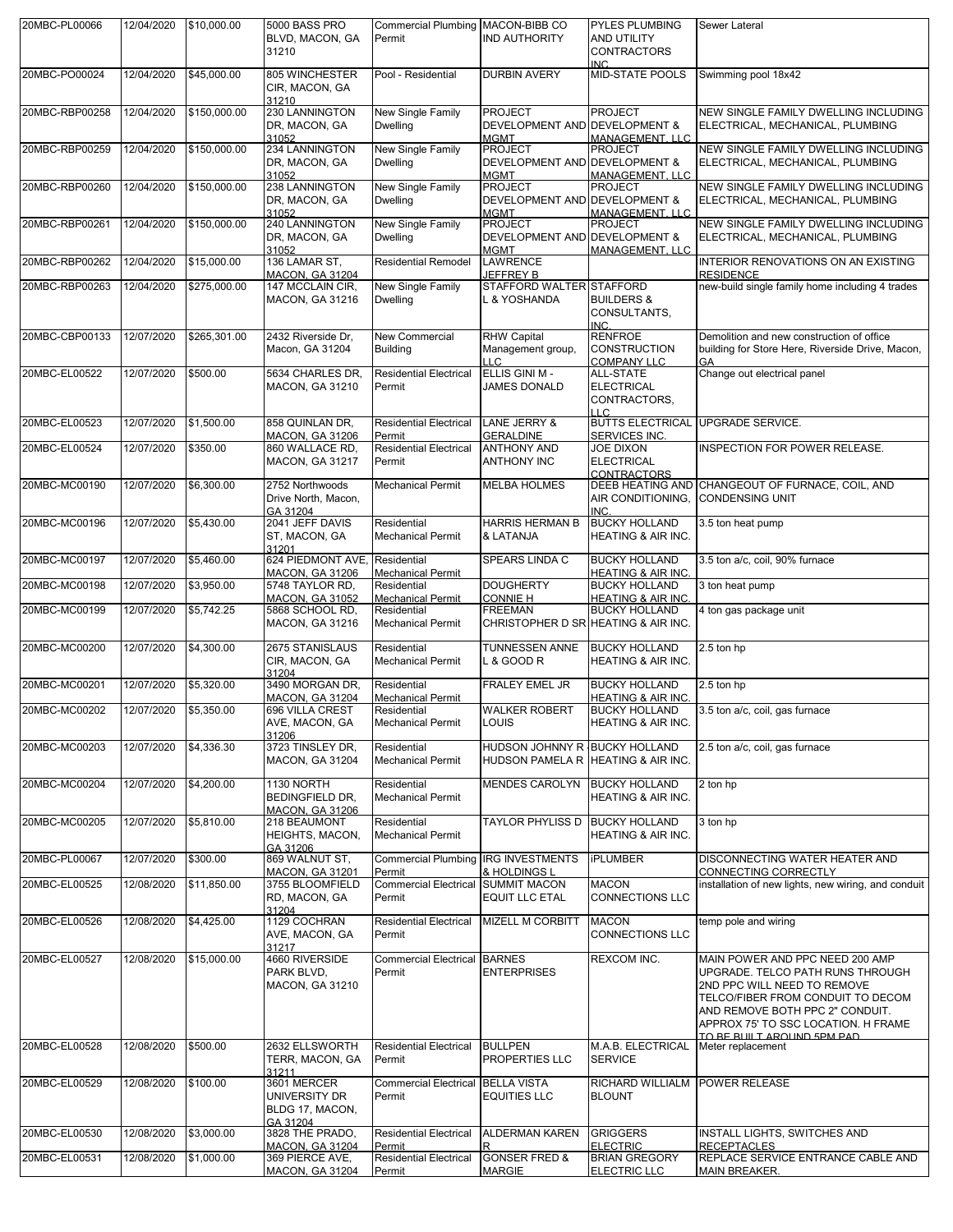| 20MBC-FR00048  | 12/08/2020 | \$4,000.00     | 5080 RIVERSIDE DR Fire Alarm                                       |                                               | THE HIGBEE CO                                          | <b>JOHNSON</b>                                              | Replace bad Fire-Lite 9200UDLS with new Fire-                                                                                                                                                       |
|----------------|------------|----------------|--------------------------------------------------------------------|-----------------------------------------------|--------------------------------------------------------|-------------------------------------------------------------|-----------------------------------------------------------------------------------------------------------------------------------------------------------------------------------------------------|
|                |            |                | Suite 1400, MACON,<br>GA 31210                                     |                                               |                                                        | <b>CONTROLS FIRE</b><br>PROTECTION LP                       | Lite ES200X. No field devices are being<br>replaced, only head end.                                                                                                                                 |
| 20MBC-MC00207  | 12/08/2020 | \$5,622.00     | 2884 CHERRY AVE,                                                   | <b>Mechanical Permit</b>                      | <b>BARTLETT</b>                                        | PRO TECH AIR LLC                                            | Replace 2 Ton Heat Pump system                                                                                                                                                                      |
| 20MBC-MC00208  | 12/08/2020 | \$15,792.00    | <b>MACON, GA 31204</b><br>933 HIGHLAND                             | <b>Mechanical Permit</b>                      | PARTNERS LP<br><b>ARIAIL MARY ANNE</b>                 | <b>PRO TECH AIR LLC</b>                                     | Replace 3 Ton Heat Pump system Upstairs & 4                                                                                                                                                         |
|                |            |                | TERR, MACON, GA<br>31201                                           |                                               | Andrea Seratte for<br>Kara Seratte                     |                                                             | Ton Heat Pump system Downstairs                                                                                                                                                                     |
| 20MBC-MC00209  | 12/08/2020 | \$1,500.00     | 2673 KENT DR,<br><b>MACON, GA 31206</b>                            | Residential<br><b>Mechanical Permit</b>       | <b>JACKSON VALARIE</b>                                 | AAA APPLIANCE<br><b>HEATING &amp; AIR</b>                   | CHANGE FURNACE, COIL AND GAS WORK.                                                                                                                                                                  |
| 20MBC-MC00210  | 12/08/2020 | \$1,800.00     | 922 FALLING CREEK Residential<br>DR, MACON, GA                     | <b>Mechanical Permit</b>                      | <b>MANN EARL M &amp;</b><br><b>DEMETRESS W</b>         | AAA APPLIANCE<br><b>HEATING &amp; AIR</b>                   | CHANGE OUT SPLIT A/C SYSTEM.                                                                                                                                                                        |
| 20MBC-PL00068  | 12/08/2020 | \$1,157.42     | 31220<br>2194 WINSHIP ST,                                          | <b>Plumbing Permit</b>                        | <b>KELSO WILLIAM &amp;</b>                             | PRO TECH                                                    | <b>WATER HEATER</b>                                                                                                                                                                                 |
|                |            |                | <b>MACON, GA 31204</b>                                             |                                               | <b>VALERIE</b>                                         | <b>PLUMBING</b>                                             |                                                                                                                                                                                                     |
| 20MBC-PL00069  | 12/08/2020 | \$1,200.00     | 187 ROGERS AVE,<br><b>MACON, GA 31204</b>                          | <b>Plumbing Permit</b>                        | FULWOOD MICHAEL<br>w                                   | <b>PRO TECH</b><br><b>PLUMBING</b>                          | <b>WATER HEATER</b>                                                                                                                                                                                 |
| 20MBC-PL00070  | 12/08/2020 | \$3,200.00     | 3217 MASSEYVILLE<br>RD, MACON, GA                                  | <b>Residential Plumbing</b><br>Permit         | P FIN I LLC                                            |                                                             | WATSON PLUMBING REPLACING SEWER FOR AN EXISTING<br><b>RESIDENCE</b>                                                                                                                                 |
| 20MBC-PL00071  | 12/08/2020 | \$1,700.00     | 31217<br>6191 GLEN HOLLY<br>DR, MACON, GA<br>31216                 | <b>Residential Plumbing</b><br>Permit         | <b>FAIR RICKEY J &amp;</b><br><b>TERRYLL T</b>         | <b>WEST PLUMBING</b><br>INC.                                | Replace natural gas water heater                                                                                                                                                                    |
| 20MBC-RBP00252 | 12/08/2020 | \$58,000.00    | 2111 FELTON AVE<br>UNIT A7, MACON,                                 | <b>Residential Remodel</b>                    | MACON-BIBB CO<br><b>HOUSING AUTH</b>                   | <b>SILVER HAMMER</b><br>ENTERPRISES, INC.                   | INTERIOR ALTERATIONS/RENOVATIONS<br>FROM FIRE INCLUDING MECHANICAL AND                                                                                                                              |
| 20MBC-RBP00264 | 12/08/2020 | \$200,000.00   | GA 31201<br>3402 BRIDGEWOOD                                        | New Single Family                             | <b>MOFVII PROPERTY</b>                                 | CMD HOMES, LLC                                              | <b>ELECTRICAL</b><br>NEW SINGLE FAMILY DWELLING INCLUDING                                                                                                                                           |
|                |            |                | DR, MACON, GA<br>31216                                             | <b>Dwelling</b>                               | CO LLC                                                 |                                                             | ELECTRICAL, MECHANICAL, PLUMBING, &<br>LOW VOLTAGE                                                                                                                                                  |
| 20MBC-RBP00265 | 12/08/2020 | \$210,000.00   | 3473 BRIDGEWOOD<br>DR, MACON, GA<br>31216                          | New Single Family<br><b>Dwelling</b>          | <b>MOFVII PROPERTY</b><br>CO LLC                       | CMD HOMES, LLC                                              | NEW SINGLE FAMILY DWELLING INCLUDING<br>ELECTRICAL, MECHANICAL, PLUMBING, &<br>LOW VOLTAGE                                                                                                          |
| 20MBC-RBP00266 | 12/08/2020 | \$210,000.00   | 3404 BRIDGEWOOD<br>DR, MACON, GA<br>31216                          | New Single Family<br><b>Dwelling</b>          | <b>MOFVII PROPERTY</b><br>CO LLC                       | CMD HOMES, LLC                                              | NEW SINGLE FAMILY DWELLING INCLUDING<br>ELECTRICAL, MECHANICAL, PLUMBING, &<br>LOW VOLTAGE                                                                                                          |
| 20MBC-RBP00267 | 12/08/2020 | \$210,000.00   | 3487 BRIDGEWOOD<br>DR, MACON, GA<br>31216                          | New Single Family<br><b>Dwelling</b>          | <b>MOFVII PROPERTY</b><br>CO LLC                       | CMD HOMES, LLC                                              | NEW SINGLE FAMILY DWELLING INCLUDING<br>ELECTRICAL, MECHANICAL, PLUMBING, &<br>LOW VOLTAGE                                                                                                          |
| 20MBC-RBP00268 | 12/08/2020 | \$175,000.00   | 3408 BRIDGEWOOD<br>DR, MACON, GA<br>31216                          | New Single Family<br><b>Dwelling</b>          | <b>MOFVII PROPERTY</b><br>CO LLC                       | CMD HOMES, LLC                                              | NEW SINGLE FAMILY DWELLING INCLUDING<br>ELECTRICAL, MECHANICAL, PLUMBING, &                                                                                                                         |
| 20MBC-RBP00269 | 12/08/2020 | \$159,000.00   | 1041 MARION OAKS<br>DR, MACON, GA                                  | New Single Family<br><b>Dwelling</b>          | <b>CARREKER</b><br><b>CONSTRUCTION</b>                 | <b>CARREKER</b><br><b>CONSTRUCTION</b>                      | LOW VOLTAGE<br>NEW SINGLE FAMILY DWELLING INCLUDING<br>ELECTRICAL, LOW VOLTAGE, MECHANICAL,                                                                                                         |
| 20MBC-RBP00270 | 12/08/2020 | \$159,000.00   | 31216<br>1045 MARION OAKS<br>DR, MACON, GA                         | New Single Family<br><b>Dwelling</b>          | <b>INC</b><br><b>CARREKER</b><br><b>CONSTRUCTION</b>   | <b>CARREKER</b><br>CONSTRUCTION                             | <b>PLUMBING</b><br>NEW SINGLE FAMILY DWELLING INCLUDING<br>ELECTRICAL, LOW VOLTAGE, MECHANICAL,                                                                                                     |
| 20MBC-RBP00271 | 12/08/2020 | \$159,000.00   | 31216<br>1040 MARION OAKS<br>DR, MACON, GA                         | New Single Family<br><b>Dwelling</b>          | <b>INC</b><br><b>CARREKER</b><br><b>CONSTRUCTION</b>   | <b>CARREKER</b><br>CONSTRUCTION                             | <b>PLUMBING</b><br>NEW SINGLE FAMILY DWELLING INCLUDING<br>ELECTRICAL, LOW VOLTAGE, MECHANICAL,                                                                                                     |
| 20MBC-RBP00272 | 12/08/2020 | \$155,000.00   | 31216<br>1036 MARION OAKS<br>DR, MACON, GA                         | New Single Family<br><b>Dwelling</b>          | <b>INC</b><br><b>CARREKER</b><br><b>CONSTRUCTION</b>   | <b>CARREKER</b><br><b>CONSTRUCTION</b>                      | <b>PLUMBING</b><br>NEW SINGLE FAMILY DWELLING INCLUDING<br>ELECTRICAL, LOW VOLTAGE, MECHANICAL,                                                                                                     |
| 20MBC-RBP00273 | 12/08/2020 | \$148,000.00   | 31216<br>1032 MARION OAKS<br>DR, MACON, GA                         | New Single Family<br><b>Dwelling</b>          | <b>INC</b><br><b>CARREKER</b><br><b>CONSTRUCTION</b>   | <b>CARREKER</b><br>CONSTRUCTION                             | <b>PLUMBING</b><br>NEW SINGLE FAMILY DWELLING INCLUDING<br>ELECTRICAL, LOW VOLTAGE, MECHANICAL,                                                                                                     |
| 20MBC-RBP00274 | 12/08/2020 | \$148,000.00   | 31216<br>909 RAINBOW<br>SPRINGS RD.                                | New Single Family<br><b>Dwelling</b>          | <b>INC</b><br><b>CARREKER</b><br><b>CONSTRUCTION</b>   | <b>CARREKER</b><br><b>CONSTRUCTION</b>                      | <b>PLUMBING</b><br>NEW SINGLE FAMILY DWELLING INCLUDING<br>ELECTRICAL, LOW VOLTAGE, MECHANICAL,                                                                                                     |
|                |            |                | MACON, GA 31216                                                    |                                               | <b>INC</b>                                             |                                                             | <b>PLUMBING</b>                                                                                                                                                                                     |
| 20MBC-RBP00275 | 12/08/2020 | \$120,000.00   | 251 SKY HAWK LN,<br><b>MACON, GA 31216</b>                         | New Single Family<br><b>Dwelling</b>          | <b>SOUTH BIBB</b><br><b>CAPITAL HOLDINGS</b>           | WJH LLC                                                     | Residential New Construction Single Family<br>Dwelling - 3 trades                                                                                                                                   |
| 20MBC-RBP00276 | 12/08/2020 | \$159,000.00   | 913 RAINBOW<br>SPRINGS RD,                                         | New Single Family<br><b>Dwelling</b>          | <b>CARREKER</b><br><b>CONSTRUCTION</b>                 | <b>CARREKER</b><br>CONSTRUCTION                             | NEW SINGLE FAMILY DWELLING INCLUDING<br>ELECTRICAL, LOW VOLTAGE, MECHANICAL,                                                                                                                        |
| 20MBC-RBP00277 | 12/08/2020 | \$148,000.00   | <b>MACON, GA 31216</b><br>917 RAINBOW                              | New Single Family                             | <b>INC</b><br><b>CARREKER</b>                          | <b>CARREKER</b>                                             | <b>PLUMBING</b><br>NEW SINGLE FAMILY DWELLING INCLUDING                                                                                                                                             |
|                |            |                | SPRINGS RD,<br><b>MACON, GA 31216</b>                              | <b>Dwelling</b>                               | <b>CONSTRUCTION</b><br><b>INC</b>                      | CONSTRUCTION                                                | ELECTRICAL, LOW VOLTAGE, MECHANICAL,<br><b>PLUMBING</b>                                                                                                                                             |
| 20MBC-RBP00278 | 12/08/2020 | \$120,000.00   | 249 SKY HAWK LN,<br><b>MACON, GA 31216</b>                         | New Single Family<br><b>Dwelling</b>          | <b>SOUTH BIBB</b><br><b>CAPITAL HOLDINGS</b>           | WJH LLC                                                     | <b>Residential New Construction Sigle Family</b><br>Dwelling - 3 trades                                                                                                                             |
| 20MBC-RBP00279 | 12/08/2020 | \$120,000.00   | 247 Sky Hawk Ln,<br>Macon, GA 31216                                | New Single Family<br><b>Dwelling</b>          | WJH, LLC                                               | WJH LLC                                                     | Residential New Construction Single Family<br>Dwelling - 3 trades                                                                                                                                   |
| 2019-00005610  | 12/09/2020 |                | 592 SECOND ST,<br><b>MACON, GA 31201</b>                           | <b>Commercial Remodel</b>                     | <b>TAVAKOL DANNY</b>                                   |                                                             | INT. DEVLP; RDG VENTURES LLC                                                                                                                                                                        |
| 20MBC-CBP00145 | 12/09/2020 | \$1,491,000.00 | 3290 Avondale Mill<br>Rd, Macon, GA 31216 Building                 | <b>New Commercial</b>                         | Western Green                                          | <b>RENFROE</b><br><b>CONSTRUCTION</b><br><b>COMPANY LLC</b> | New agricultural straw storage building for<br>Western Green. 300 x 300 open (no walls).                                                                                                            |
| 20MBC-CBP00149 | 12/09/2020 | \$27,787.74    | 111 PROVIDENCE<br>BLVD, MACON, GA<br>31210                         | <b>Commercial Addition</b>                    | <b>WATERCREST</b><br><b>MACON PROPCO</b><br><b>LLC</b> | <b>EMJ CORP</b>                                             | INSTALL A SALES TRAILER FOR<br>WATERCREST RESIDENTIAL LIVING<br>FACILITY (Business use (Group B occupancy) /<br>Type V-B construction / 1,034 sq ft / Design<br>Occupant Load: 7 / Non-sprinklered) |
| 20MBC-EL00532  | 12/09/2020 | \$3,500.00     | 5000 BASS PRO<br>BLVD, MACON, GA<br>31210                          | Commercial Electrical MACON-BIBB CO<br>Permit | <b>IND AUTHORITY</b>                                   | <b>STARR ELECTRICAL</b><br>CONTRACTORS                      | Power and telephone conduit to new guard<br>shack                                                                                                                                                   |
| 20MBC-EL00533  | 12/09/2020 | \$2,000.00     | 8340 EISENHOWER<br>PKWY, MACON, GA                                 | Commercial Electrical L&L SNEADS<br>Permit    | <b>ENTERPRISE LLC</b>                                  | SOUTHERN<br><b>ELECTRICOM</b>                               | Installation of secondary service for lift pumps                                                                                                                                                    |
| 20MBC-EL00534  | 12/09/2020 | \$2,000.00     | 31052<br>2440 GOODWIN DR,                                          | Commercial Electrical GEORGIA DO T            |                                                        | <b>COMPANY</b>                                              | MID GA ELECTRICAL CHANGE OUT ELECTRICAL PANEL.                                                                                                                                                      |
| 20MBC-EL00537  | 12/09/2020 | \$675.00       | <b>MACON, GA 31206</b><br>2473 CHARLENE CT, Residential Electrical | Permit                                        | <b>GREENE DARRYL &amp;</b>                             | <b>SERVICES</b>                                             | HOGAN'S ELECTRIC METER BASE, GROUNDING SYSTEM,                                                                                                                                                      |
|                |            |                | <b>MACON, GA 31206</b>                                             | Permit                                        | HILL NELSON<br><b>MBC MEDIA GROUP</b>                  |                                                             | SMOKE/CARBON DETECTOR                                                                                                                                                                               |
| 20MBC-EL00539  | 12/09/2020 | \$475.00       | 435 MOSELEY ST<br>UNIT D, MACON, GA Permit<br>31204                | <b>Residential Electrical</b>                 | <b>LLC</b>                                             | HOGAN'S ELECTRIC POWER RELEASE                              |                                                                                                                                                                                                     |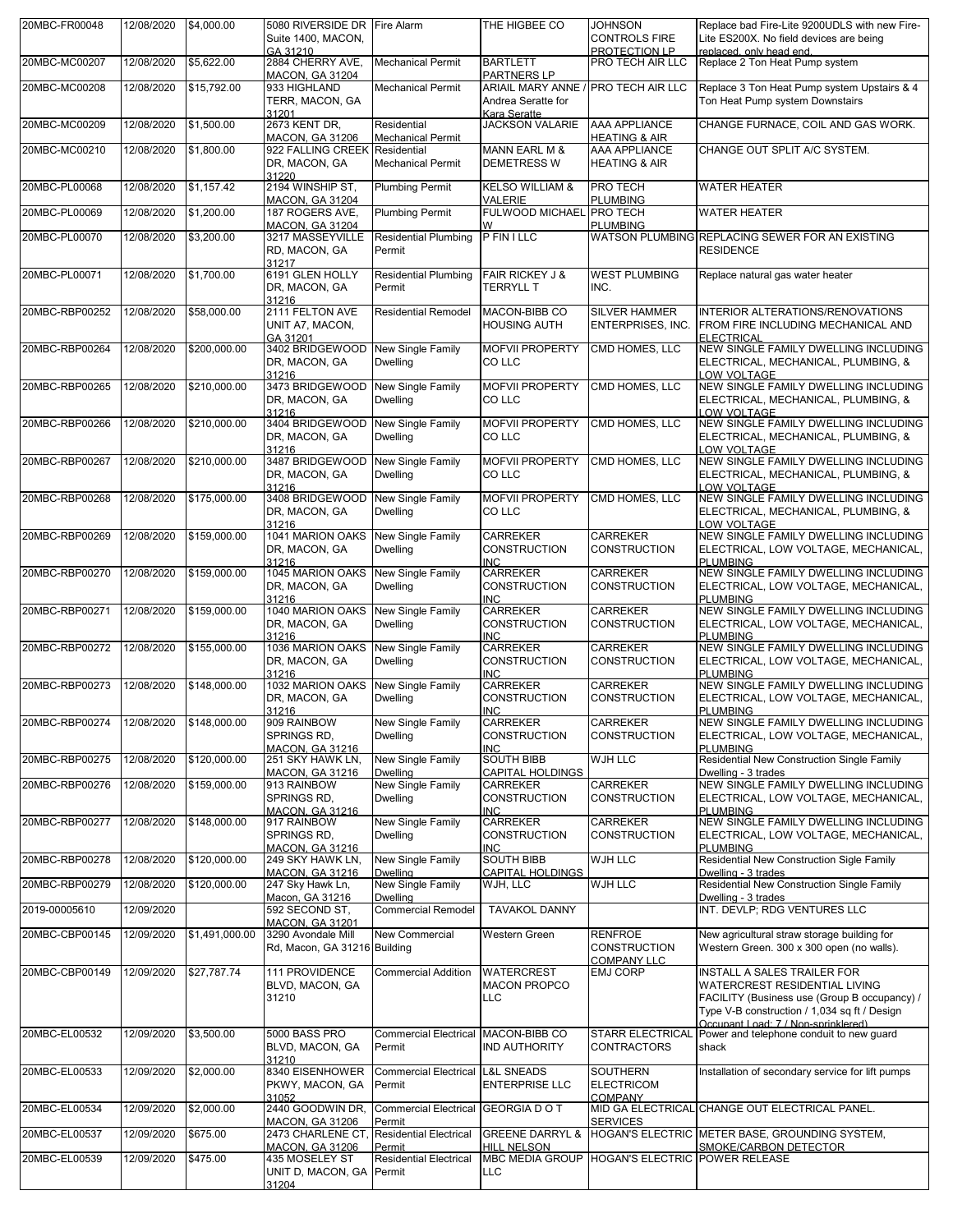| 20MBC-EL00540  | 12/09/2020 | \$3,000.00     | 3665 SAN JUAN AVE, Residential Electrical<br><b>MACON, GA 31206</b> | Permit                                            | LLC.                                                    | RED FISH RENTALS HOGAN'S ELECTRIC REWIRE                       |                                                                                                                                      |
|----------------|------------|----------------|---------------------------------------------------------------------|---------------------------------------------------|---------------------------------------------------------|----------------------------------------------------------------|--------------------------------------------------------------------------------------------------------------------------------------|
| 20MBC-EL00541  | 12/09/2020 | \$475.00       | 1445 SECOND AVE,<br>MACON, GA 31201                                 | <b>Residential Electrical</b><br>Permit           | AJB DEVELOPMENT<br>CORP                                 |                                                                | HOGAN'S ELECTRIC CHANGE METER BASE & GROUNDING<br>SERVICE CABLE IN CONDUIT                                                           |
| 20MBC-FR00054  | 12/09/2020 | \$2,400.00     | 881 Wimbish Road,<br>Macon, GA 31204                                | Fire Extinguishing<br>System                      | <b>AROMA ESSENCE</b>                                    | <b>FIRE</b><br><b>EXTINGUISHERS OF ESSENCE</b><br><b>MACON</b> | KITCHEN FIRE SYSTEM FOR AROMA                                                                                                        |
| 20MBC-FR00069  | 12/09/2020 | \$2,400.00     | 6369 THOMASTON<br>RD, MACON, GA<br>31220                            | Fire Extinguishing<br>System                      | <b>ZEBULON</b><br>THOMASTON                             | <b>FIRE</b><br><b>EXTINGUISHERS OF</b><br><b>MACON</b>         | FIRE SYSTEM IN KITCHEN HOOD                                                                                                          |
| 20MBC-MC00211  | 12/09/2020 | \$10,629.00    | 1168 CLAIRMONT<br>PL, MACON, GA<br>31204                            | <b>Mechanical Permit</b>                          | <b>WRIGHT WILLIE &amp;</b><br>TAMARA S / Karma<br>Chand | PRO TECH AIR LLC                                               | Replace 2.5 Ton Heat Pump system Upstairs & 2<br>Ton Heat Pump system Downstairs                                                     |
| 20MBC-MC00212  | 12/09/2020 | \$8,051.00     | 949 WALUHIYI TRL,<br>MACON, GA 31220                                | Residential<br><b>Mechanical Permit</b>           | TOLES JAMES L III                                       | <b>WE CARE HEATING</b><br><b>AND AIR</b>                       | Installation of a 2 ton XL16 hvac unit                                                                                               |
| 20MBC-MC00213  | 12/09/2020 | \$6,328.00     | 2517 S NANCELON<br>CIR, MACON, GA<br>31204                          | Residential<br><b>Mechanical Permit</b>           | THOMAS D TAURA                                          | <b>WE CARE HEATING</b><br>AND AIR                              | Installation of a XR14 2.5 ton HVAC unit                                                                                             |
| 20MBC-MC00214  | 12/09/2020 | \$5,400.00     | 405 BREEZEVIEW<br>CIR, MACON, GA<br>31220                           | Residential<br><b>Mechanical Permit</b>           | <b>GRAVES HERBERT</b><br>W                              | <b>WE CARE HEATING</b><br>AND AIR                              | Installation of a 2.5 ton XR14 HVAC unit                                                                                             |
| 20MBC-PL00072  | 12/09/2020 | \$500.00       | 6191 GLEN HOLLY<br>DR, MACON, GA<br>31216                           | <b>Residential Plumbing</b><br>Permit             | <b>FAIR RICKEY J &amp;</b><br><b>TERRYLL T</b>          | COVENANT<br>PLUMBING, LLC                                      | Install water heater                                                                                                                 |
| 20MBC-RBP00280 | 12/09/2020 | \$120,000.00   | 458 KILDARE WAY,<br>MACON, GA 31206                                 | <b>New Single Family</b><br><b>Dwelling</b>       | THREE OAKS<br>CONST & DEV INC                           | <b>WJH LLC</b>                                                 | Residential New Construction Single Family<br>Dwelling - 3 trades                                                                    |
| 20MBC-RBP00281 | 12/09/2020 | \$120,000.00   | 462 KILDARE WAY,<br>MACON, GA 31206                                 | New Single Family<br><b>Dwelling</b>              | THREE OAKS<br>CONST & DEV INC                           | <b>WJH LLC</b>                                                 | Residential New Construction Single Family<br>Dwelling - 3 trades                                                                    |
| 20MBC-RBP00282 | 12/09/2020 | \$120,000.00   | 466 KILDARE WAY,<br>MACON, GA 31206                                 | New Single Family<br><b>Dwelling</b>              | THREE OAKS<br>CONST & DEV INC                           | <b>WJH LLC</b>                                                 | Residential New Construction Single Family<br>Dwelling - 3 trades                                                                    |
| 20MBC-RBP00283 | 12/09/2020 | \$250,000.00   | 410 GREEN FERN<br>RD, MACON, GA<br>31052                            | New Single Family<br><b>Dwelling</b>              | <b>SETH DOZIER</b><br>(HOMEOWNER)                       | <b>SETH DOZIER</b><br>(HOMEOWNER)                              | NEW SINGLE FAMILY DWELLING INCLUDING<br>ELECETRICAL, LOW VOLTAGE,<br>MECHANICAL, PLUMBING                                            |
| 20MBC-RBP00286 | 12/09/2020 | \$15,200.00    | 935 FALLING CREEK Residential Addition<br>DR, MACON, GA<br>31220    |                                                   | SMITH LAQUONTA & CHARLES V SMITH<br><b>CHARLES JR</b>   | JR                                                             | 20FT X 20FT ROOM ADDITION TO REAR OF<br>EXISTING SINGLE-FAMILY DWELLING<br><b>INCLUDING 3 TRADES</b>                                 |
| 20MBC-RLV00148 | 12/09/2020 | \$600.00       | 151 STONEFIELD<br>CIR, MACON, GA<br>31216                           | Low Voltage<br>Residential                        | <b>GRANT JOAN A &amp;</b><br><b>DENTON DANIEL</b>       | <b>ADT SECURITY</b><br><b>SERVICES</b>                         | <b>BA Alarm</b>                                                                                                                      |
| 20MBC-RLV00149 | 12/09/2020 | \$600.00       | 2169 UNALIYI TRL,<br>MACON, GA 31220                                | Low Voltage<br>Residential                        | <b>RLH VENTURES INC</b>                                 | <b>ADT SECURITY</b><br><b>SERVICES</b>                         | <b>BA Alarm</b>                                                                                                                      |
| 20MBC-SGN00007 | 12/09/2020 | \$7,201.00     | 4971 SHERATON<br>DR, MACON, GA<br>31210                             | Sign Permit                                       | MDC COAST 2 LLC                                         | THE FITTS<br>COMPANY INC.                                      | Installation of 1 freestanding sign and 1 wall sign;<br>both non illuminated. The square footage (noted<br>below) is for both signs. |
| 20MBC-CBP00092 | 12/10/2020 | \$1,134,500.00 | 6600 MOSELEY<br>DIXON RD, MACON,<br>GA 31220                        | <b>Commercial Remodel</b>                         | MACON-BIBB<br><b>COUNTY</b>                             | <b>WARREN</b><br>ASSOCIATES INC.                               | RENOVATIONS AT LAKE TOBESOFKEE                                                                                                       |
| 20MBC-CBP00153 | 12/10/2020 | \$28,000.00    | 105 PRESTON CT,<br>MACON, GA 31210                                  | <b>Commercial Remodel</b>                         | <b>MARTIN MILLER</b><br><b>PROPERTIES</b>               | <b>BHI HOME</b><br><b>CONSTRUCTION</b>                         | INTERIOR RENOVATIONS INCLUDING<br>IMPROVEMENT/ BHI ELECTRICAL & LOW VOLTAGE                                                          |
| 20MBC-EL00518  | 12/10/2020 | \$4,000.00     | 7405 INDUSTRIAL<br>HWY, MACON, GA<br>31216                          | <b>Commercial Electrical</b><br>Permit            | <b>JAG VENTURES INC</b>                                 | POWER &<br><b>CONTROLS</b>                                     | REBUILD SERVICE AND REPAIR WIRING IN<br>BUILDING FOR FRIENDS BAR & GRILL                                                             |
| 20MBC-EL00542  | 12/10/2020 | \$5,000.00     | 1026 SPARKLE AVE.<br><b>MACON, GA 31217</b>                         | <b>Residential Electrical</b><br>Permit           | <b>BARRON</b><br>PROPERTY GROUP<br><b>LLC</b>           | <b>JENSEN</b><br><b>ELECTRICAL</b><br><b>SERVICES</b>          | New service, new panel, re-wire                                                                                                      |
| 20MBC-EL00543  | 12/10/2020 | \$25,625.40    | 3271 OHARA DR N,<br><b>MACON, GA 31206</b>                          | <b>Residential Electrical</b><br>Permit           | <b>GARCIA NEGRETE</b><br><b>MARTHA A &amp;</b>          | <b>TITAN SOLAR</b><br>POWER GA                                 | Installation of a 7.920kW dc system                                                                                                  |
| 20MBC-EL00544  | 12/10/2020 | \$3,500.00     | 1623 LAWTON AVE,<br>MACON, GA 31201                                 | <b>Residential Electrical</b><br>Permit           | SAI REAL ESTATE<br><b>HOLDINGS LLC</b>                  | TJ ELECTRIC                                                    | 200 amp service change, 1-60 A Heat pump, 1-<br>40 A A/C Unit<br>2-smoke detectors, 4-outside receptacles, 1-                        |
| 20MBC-EL00545  | 12/10/2020 | \$200.00       | 4070 MARION AVE.                                                    | <b>Residential Electrical</b>                     | PEREZ FRANK W -                                         | M.A.B. ELECTRICAL                                              | switch. 1-light. 1-60 amp sub panel.<br>Inspection for Georgia Power to turn on power.                                               |
| 20MBC-EL00546  | 12/10/2020 | \$400.00       | <b>MACON, GA 31206</b><br>823 NEWBERG AVE,<br>MACON, GA 31206       | Permit<br><b>Residential Electrical</b><br>Permit | JAMES JOSEPH<br><b>NATIONAL</b><br><b>PROPERTY</b>      | <b>SERVICE</b><br><b>GENERAL</b><br><b>SCIENTIFIC</b>          | POWER RELEASE                                                                                                                        |
| 20MBC-EL00547  | 12/10/2020 | \$3,500.00     | 4376 ASHLAND DR,<br>MACON, GA 31206                                 | <b>Residential Electrical</b><br>Permit           | <b>ASSISTANCE</b><br><b>KAMO LLC</b>                    | <b>GENERAL</b><br><b>SCIENTIFIC</b>                            | <b>REWIRE</b>                                                                                                                        |
| 20MBC-FR00075  | 12/10/2020 | \$118,773.00   | 7749 DELTA DR,<br>MACON, GA 31216                                   | Fire Sprinkler                                    | <b>HALL LINDA M AS</b><br><b>TRUSTEE &amp;</b>          |                                                                | Installation of a new wet fire protection system<br>and a fire pump. Sprinkler system will include an<br>ESFR system.                |
| 20MBC-RBP00284 | 12/10/2020 | \$170,000.00   | 905 RAINBOW<br>SPRINGS RD,<br><b>MACON, GA 31216</b>                | New Single Family<br><b>Dwelling</b>              | CARREKER<br><b>CONSTRUCTION</b><br><b>INC</b>           | <b>CARREKER</b><br><b>CONSTRUCTION</b>                         | NEW SINGLE FAMILY DWELLING INCLUDING<br>ELECTRICAL, LOW VOLTAGE, MECHANICAL,<br><b>PLUMBING</b>                                      |
| 20MBC-RBP00285 | 12/10/2020 | \$170,000.00   | 916 RAINBOW<br>SPRINGS RD,<br><b>MACON, GA 31216</b>                | New Single Family<br><b>Dwelling</b>              | CARREKER<br><b>CONSTRUCTION</b><br><b>INC</b>           | CARREKER<br>CONSTRUCTION                                       | NEW SINGLE FAMILY DWELLING INCLUDING<br>ELECTRICAL, LOW VOLTAGE, MECHANICAL,<br><b>PLUMBING</b>                                      |
| 20MBC-RBP00287 | 12/10/2020 | \$10,000.00    | 112 IDLE HOUR DR,<br>MACON, GA 31210                                | <b>Residential Addition</b>                       | <b>MILLER EDEN &amp;</b><br>PERSONS ANNE                | MID-STATE<br><b>DEVELOPMENT</b>                                | ADDING ROOF OVER EXISTING PORCH                                                                                                      |
| 20MBC-RLV00150 | 12/10/2020 | \$600.00       | 6584 DANA DR,<br><b>MACON, GA 31220</b>                             | Low Voltage<br>Residential                        | WHITE JACQUITA L                                        | <b>ADT SECURITY</b><br><b>SERVICES</b>                         | <b>BA Alarm</b>                                                                                                                      |
| 20MBC-RLV00151 | 12/10/2020 | \$600.00       | 2002 BAYSWATER<br>RD, MACON, GA                                     | Low Voltage<br>Residential                        | HILL WILLIE D JR                                        | ADT SECURITY<br><b>SERVICES</b>                                | <b>BA Alarm</b>                                                                                                                      |
| 20MBC-EL00548  | 12/11/2020 | \$2,000.00     | 31211<br>1259 BRENTWOOD<br>AVE, MACON, GA<br>31204                  | <b>Residential Electrical</b><br>Permit           | <b>HILTON PHYLLIS E</b>                                 |                                                                | HACKETT ELECTRIC Upgrade electrical service from 100amp to 200<br>amp                                                                |
| 20MBC-FR00031  | 12/11/2020 | \$100,000.00   | 107 Providence Blvd.,                                               | <b>Fire Sprinkler</b>                             | PHD Macon, LLC.                                         | <b>AUTOMATIC</b>                                               | Adding a new Fire Sprinkler System to a new                                                                                          |
| 20MBC-FR00055  | 12/11/2020 | \$1,800.00     | Macon, GA 31210<br>4123 Forsyth Road,<br>Macon, GA 31210            | Fire Extinguishing<br>System                      | PRADO CENTER<br><b>LLC</b>                              | SPRINKLER CORP<br><b>WEST FIRE</b><br><b>EXTINGUISHER</b>      | building, all in accordance with NFPA 13.<br>Fire suppression system for hood                                                        |
|                |            |                |                                                                     |                                                   |                                                         | SERVICE, INC.                                                  |                                                                                                                                      |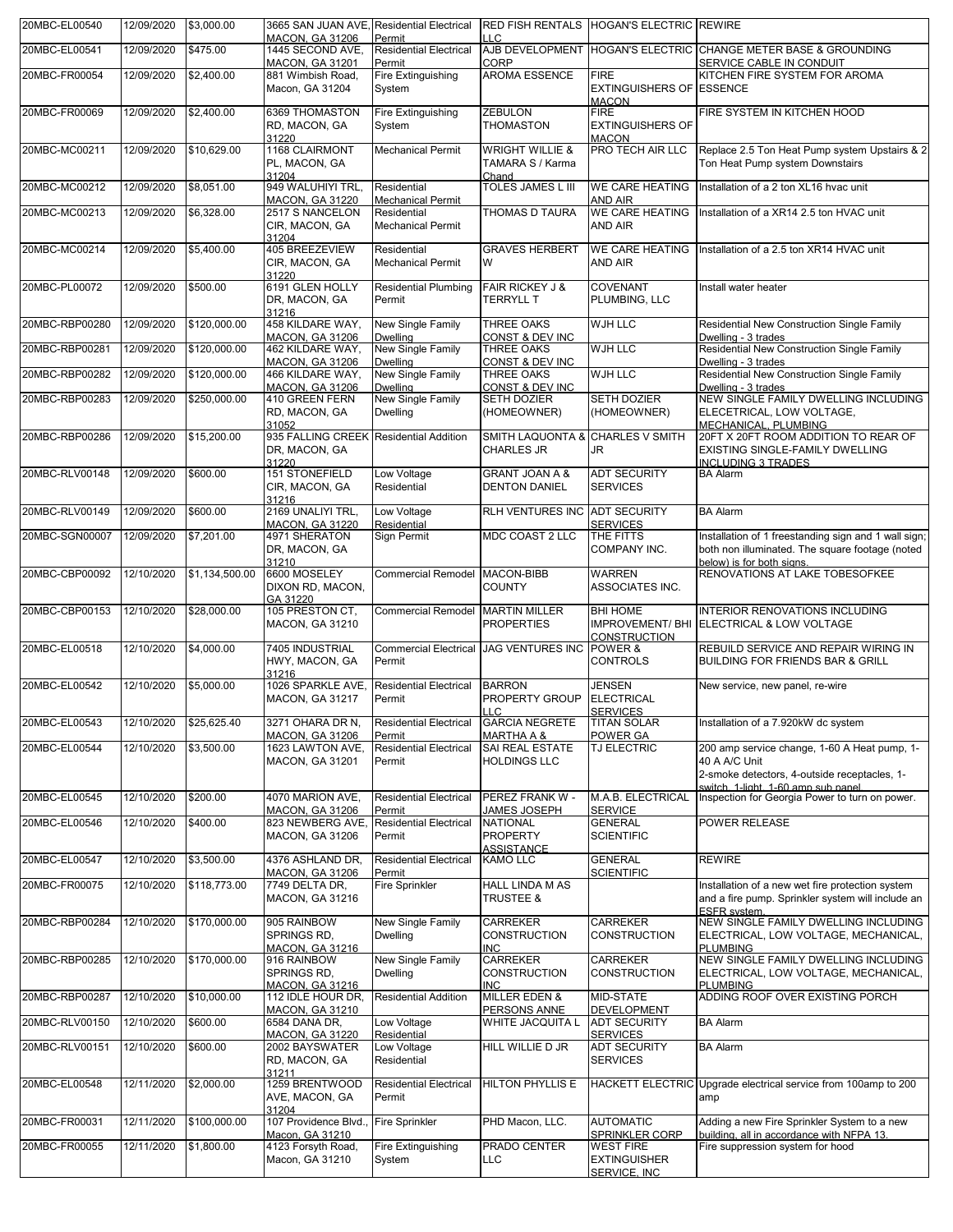| 20MBC-FR00070  | 12/11/2020 | \$1,600.00     | 2525 Pio Nono Suite<br>700, Macon, GA<br>31206                    | Fire Alarm                                            | Renfroe Construction   BTV SYSTEMS INC<br>Co. LLC       |                                                               | Install Fire Alarm Control Panel to only monitor<br>the sprinkler system and fire pump.                                                                                                                                                                                                       |
|----------------|------------|----------------|-------------------------------------------------------------------|-------------------------------------------------------|---------------------------------------------------------|---------------------------------------------------------------|-----------------------------------------------------------------------------------------------------------------------------------------------------------------------------------------------------------------------------------------------------------------------------------------------|
| 20MBC-PL00073  | 12/11/2020 | \$3,500.00     | 5800 FORSYTH RD,<br>MACON, GA 31210                               | <b>Residential Plumbing</b><br>Permit                 | <b>HOLBERT WARREN RICKY HEATH</b><br>L & ELIZABETH      | <b>PLUMBING</b>                                               | Installing new sewer service                                                                                                                                                                                                                                                                  |
| 20MBC-RLV00152 | 12/11/2020 | \$600.00       | 3396 OSBORNE PL,<br><b>MACON, GA 31204</b>                        | Low Voltage<br>Residential                            | <b>MCLAURIN SAMUEL</b><br>S & JENNA B                   | <b>ADT SECURITY</b><br><b>SERVICES</b>                        | <b>BA Alarm</b>                                                                                                                                                                                                                                                                               |
| 20MBC-RO00016  | 12/11/2020 | \$11,649.00    | 1258 COURTLAND<br>AVE, MACON, GA                                  | <b>Residential Reroof</b>                             | <b>RIVERA JOEL</b>                                      | <b>MIDDLE GEORGIA</b><br><b>ROOFING AND</b>                   | Remove shingles replace damaged decking<br>install new roof                                                                                                                                                                                                                                   |
| 20MBC-CBP00134 | 12/14/2020 |                | 31204                                                             | 609 Cherry Street 3rd Commercial Remodel Ryan Griffin |                                                         | <b>CONSTRUCTION</b><br><b>RDG VENTURES</b>                    |                                                                                                                                                                                                                                                                                               |
|                |            | \$50,000.00    | Floor, Macon, GA                                                  |                                                       |                                                         | <b>LLC</b>                                                    | Renovation of existing 3rd floor office space to<br>create additional offices and co-work space.                                                                                                                                                                                              |
| 20MBC-EL00517  | 12/14/2020 | \$4,500.00     | 31201<br>5075 RIVOLI DR,                                          | <b>Residential Electrical</b>                         | THREE OAKS                                              | <b>JOHNSON</b>                                                | No work is planned for the 1st and 2nd floors.<br>SET 100 AMP SERVICE FOR SEWER                                                                                                                                                                                                               |
| 20MBC-EL00549  | 12/14/2020 | \$31,536.00    | MACON, GA 31210<br>119 BUFORD PL.                                 | Permit<br><b>Residential Electrical</b>               | <b>CONSTRUCTION &amp;</b><br><b>MCCLELLAN DAVID</b>     | <b>ELECTRIC</b><br><b>SERVICE ELECTRIC</b>                    | STATION & ENTRANCE GATE<br><b>Total rewire</b>                                                                                                                                                                                                                                                |
| 20MBC-EL00550  | 12/14/2020 | \$6,000.00     | <b>MACON, GA 31204</b><br>430 LOWER                               | Permit<br>Commercial Electrical DATO LLC              | M - RUTH J                                              | INC.<br>PITTS ELECTRIC                                        | REPLACED DAMAGED 400 AMP SERVICE                                                                                                                                                                                                                                                              |
|                |            |                | <b>BOUNDARY ST.</b><br><b>MACON, GA 31206</b>                     | Permit                                                |                                                         | CO., INC.                                                     |                                                                                                                                                                                                                                                                                               |
| 20MBC-EL00551  | 12/14/2020 | \$675.00       | 561 CORBIN AVE,<br><b>MACON, GA 31204</b>                         | <b>Residential Electrical</b><br>Permit               | <b>DURHAM COREY S</b>                                   | <b>GRIGGERS</b><br><b>ELECTRIC</b>                            | REPLACE ELECTRIC METER BASE ON AN<br><b>EXISTING RESIDENCE</b>                                                                                                                                                                                                                                |
| 20MBC-FR00066  | 12/14/2020 | \$50,000.00    | 2525 pio nono ave<br>suites 210-430,                              | <b>Fire Sprinkler</b>                                 | macon center llc.                                       | <b>GEORGIA</b><br><b>AUTOMATIC</b>                            | upgrading sprinkler systems for ex bldg                                                                                                                                                                                                                                                       |
| 20MBC-FR00072  | 12/14/2020 | \$1,600.00     | macon, GA 31206<br>2525 Pio Nono Ave.                             | Fire Alarm                                            | Renfroe Construction                                    | <b>SPRINKLER</b><br><b>BTV SYSTEMS INC</b>                    | Install Fire Alarm Control Panel to only monitor                                                                                                                                                                                                                                              |
|                |            |                | Suite 100, Macon, GA<br>31206                                     |                                                       | Co. LLC                                                 |                                                               | the sprinkler system and fire pump.                                                                                                                                                                                                                                                           |
| 20MBC-FR00078  | 12/14/2020 | \$57,000.00    | 4717 CHAMBERS<br>RD, MACON, GA                                    | <b>Fire Sprinkler</b>                                 | ANSUYA INC                                              |                                                               | COUNTRY INN AND SUITES SPRINKLER<br>ABOVE GROUND PLANS                                                                                                                                                                                                                                        |
| 20MBC-MC00156  | 12/14/2020 | \$3,600.00     | 31206<br>4123 FORSYTH RD,                                         | Commercial                                            | PRADO CENTER                                            |                                                               | YANCEY HEATING & hang hoods, Install fans                                                                                                                                                                                                                                                     |
| 20MBC-MC00216  | 12/14/2020 | \$108,000.00   | <b>MACON, GA 31210</b><br>2015 FELTON AVE,                        | <b>Mechanical Permit</b><br>Commercial                | <b>LLC</b><br>MACON-BIBB CO                             | AIR, LLC                                                      | J &J HEATING & AIR, Install multiple Hvac Units and Ductwork                                                                                                                                                                                                                                  |
| 20MBC-MC00219  | 12/14/2020 | \$7,991.00     | <b>MACON, GA 31201</b>                                            | <b>Mechanical Permit</b><br><b>Mechanical Permit</b>  | <b>HOUSING AUTH</b><br><b>SIMMONS LEON &amp;</b>        | LLC<br><b>PRO TECH AIR LLC</b>                                | Replace 2.5 Ton AC, Evap Coil & 92% Furnace                                                                                                                                                                                                                                                   |
|                |            |                | 3386 SHARON DR,<br><b>MACON, GA 31204</b>                         |                                                       | <b>OUIDA</b>                                            |                                                               |                                                                                                                                                                                                                                                                                               |
| 20MBC-RLV00153 | 12/14/2020 | \$600.00       | 2685 CHEROKEE<br>AVE, MACON, GA                                   | Low Voltage<br>Residential                            | <b>COLLINS-WALKER</b><br><b>TUWANNA</b>                 | <b>ADT SECURITY</b><br><b>SERVICES</b>                        | <b>BA Alarm</b>                                                                                                                                                                                                                                                                               |
| 20MBC-RLV00154 | 12/14/2020 | \$600.00       | 31204<br>2831 ALTA VISTA                                          | Low Voltage                                           | <b>HOMER GREGORY</b>                                    | <b>ADT SECURITY</b>                                           | <b>BA Alarm</b>                                                                                                                                                                                                                                                                               |
|                |            |                | AVE, MACON, GA<br>31211                                           | Residential                                           |                                                         | <b>SERVICES</b>                                               |                                                                                                                                                                                                                                                                                               |
| 20MBC-RLV00155 | 12/14/2020 | \$600.00       | 6584 DANA DR,<br><b>MACON, GA 31220</b>                           | Low Voltage<br>Residential                            | <b>WHITE JACQUITA L</b>                                 | <b>ADT SECURITY</b><br><b>SERVICES</b>                        | <b>BA Alarm</b>                                                                                                                                                                                                                                                                               |
| 20MBC-RLV00156 | 12/14/2020 | \$600.00       | 648 HEARD AVE,<br><b>MACON, GA 31206</b>                          | Low Voltage<br>Residential                            | 648 AND 664 HEARD ADT SECURITY<br><b>AVENUE LLC</b>     | <b>SERVICES</b>                                               | <b>BA Alarm</b>                                                                                                                                                                                                                                                                               |
| 20MBC-RO00015  | 12/14/2020 | \$6,200.00     | 116 IDLE HOUR DR,<br><b>MACON, GA 31210</b>                       | <b>Residential Reroof</b>                             | <b>ACTON WILLIAM C</b>                                  | <b>SAIKAS BUILDERS</b>                                        | REROOF FOR AN EXISTING RESIDENCE                                                                                                                                                                                                                                                              |
| 20MBC-CLV00038 | 12/15/2020 | \$40,000.00    | 1600 FORSYTH ST,<br><b>MACON, GA 31201</b>                        | Low Voltage<br>Commercial                             | <b>MACON BIBB</b><br><b>COUNTY URBAN</b><br><b>DEVE</b> | <b>ADVANCED</b><br>TELECOM SYSTEMS DATA NETWORK<br><b>INC</b> | INSTALLING CABLING STRUCTURE FOR                                                                                                                                                                                                                                                              |
| 20MBC-EL00553  | 12/15/2020 | \$200.00       | 3751 TRAVIS BLVD,<br>MACON, GA 31206                              | <b>Residential Electrical</b><br>Permit               | <b>MY ADVENTURES</b><br>LLC                             | <b>BETANCOURT</b><br><b>ELECTRIC</b>                          | CHECK OUT ELECTRICAL SERVICE ON<br><b>EXISTING RESIDENCE</b>                                                                                                                                                                                                                                  |
| 20MBC-EL00554  | 12/15/2020 | \$3,500.00     | 1579 WELLWORTH<br>AVE, MACON, GA                                  | <b>Residential Electrical</b><br>Permit               | <b>MORELAND</b><br><b>AMANDA</b>                        | <b>ALWAYS</b><br><b>CONNECTED</b>                             | REPLACE DAMAGED SERVICE ENTERANCE<br>AND PANEL BOX                                                                                                                                                                                                                                            |
|                |            |                | 31204                                                             |                                                       |                                                         | <b>ELECTRIC</b><br><b>SERVICES</b>                            |                                                                                                                                                                                                                                                                                               |
| 20MBC-EL00555  | 12/15/2020 | \$15,000.00    | 222 MECCA DR,                                                     | Commercial Electrical AL SIHAH TEMPLE<br>Permit       | CORP                                                    | JARRELL ELECTRIC                                              | Install 600amp service for 24 additional 50amp<br>camp sites                                                                                                                                                                                                                                  |
| 20MBC-EL00556  | 12/15/2020 | \$200.00       | <b>MACON, GA 31216</b><br>2824 WATTS RD,                          | <b>Residential Electrical</b>                         | <b>PMR PROPERTIES</b>                                   | COMPANY, INC.<br><b>METRO POWER</b>                           | GA POWER VACANCY PERMIT                                                                                                                                                                                                                                                                       |
| 20MBC-EL00557  | 12/15/2020 | \$400.00       | <b>MACON, GA 31217</b><br>2365 WEST MARION Residential Electrical | Permit                                                | <b>LLC</b><br><b>JDZ INVESTMENTS</b>                    | <b>GENERAL</b>                                                | REPLACE METERBASE                                                                                                                                                                                                                                                                             |
|                |            |                | RD, MACON, GA<br>31206                                            | Permit                                                | <b>LLC</b>                                              | <b>SCIENTIFIC</b>                                             |                                                                                                                                                                                                                                                                                               |
| 20MBC-EL00558  | 12/15/2020 | \$4,200.00     | 1106 LAWTON DR,<br>MACON, GA 31201                                | <b>Residential Electrical</b><br>Permit               | <b>BRABHAM</b><br><b>REALTORS LLC</b>                   | <b>GENERAL</b><br><b>SCIENTIFIC</b>                           | <b>REWIRE</b>                                                                                                                                                                                                                                                                                 |
| 20MBC-EL00559  | 12/15/2020 | \$3,600.00     | 3432 ROCKY DR,<br><b>MACON, GA 31204</b>                          | <b>Residential Electrical</b><br>Permit               | <b>GLS PROPERTIES</b><br><b>INVESTMENTS</b>             | <b>GENERAL</b><br><b>SCIENTIFIC</b>                           | <b>REWIRE</b>                                                                                                                                                                                                                                                                                 |
| 20MBC-EL00560  | 12/15/2020 | \$2,000.00     | 2055 FAIRWAY DR,<br><b>MACON, GA 31217</b>                        | <b>Residential Electrical</b><br>Permit               | <b>GIBSON</b><br><b>GWENDOLYN A</b>                     | <b>GRIGGERS</b><br><b>ELECTRIC</b>                            | TEMP. POWER AND REPAIR FIRE AREA                                                                                                                                                                                                                                                              |
| 20MBC-EL00561  | 12/15/2020 | \$400.00       | 1343 MACON AVE,<br><b>MACON, GA 31204</b>                         | <b>Residential Electrical</b><br>Permit               | <b>CARRINGTON</b><br><b>MORTGAGE</b><br><b>SERVICES</b> | <b>GENERAL</b><br><b>SCIENTIFIC</b>                           | <b>VACANCY INSPECTION</b>                                                                                                                                                                                                                                                                     |
| 20MBC-EL00562  | 12/15/2020 | \$400.00       | 127 ROGERS AVE,<br><b>MACON, GA 31204</b>                         | <b>Residential Electrical</b><br>Permit               | <b>FALL LINE BUYERS</b><br>LLC                          | <b>GENERAL</b><br><b>SCIENTIFIC</b>                           | <b>VACANCY INSPECTION</b>                                                                                                                                                                                                                                                                     |
| 20MBC-PO00025  | 12/15/2020 | \$30.00        | 136 WALDEN CT,<br><b>MACON, GA 31216</b>                          | Pool - Residential                                    | <b>DRAWHORN</b><br><b>DONALD K</b>                      | <b>LEISURE LIVING</b><br>POOLS, LLC                           | inground swimming pool                                                                                                                                                                                                                                                                        |
| 20MBC-RBP00288 | 12/15/2020 | \$120,000.00   | 4636 BRAE BURN<br>LN, MACON, GA                                   | <b>Residential Addition</b>                           | <b>GUDENRATH</b><br><b>WILLIAM F &amp;</b>              | <b>PELLICANO</b><br><b>CONSTRUCTION</b>                       | Renovation (350sf) and addition (150sf)<br>including 3 trades                                                                                                                                                                                                                                 |
| 20MBC-RBP00289 | 12/15/2020 | \$14,000.00    | 31210<br>1106 LAWTON DR,                                          | <b>Residential Remodel</b>                            | <b>BLANCH</b><br><b>BRABHAM</b>                         | DIVERSIFIED 2004,                                             | REPLACE DAMAGE FACIAL BOARDS                                                                                                                                                                                                                                                                  |
|                |            |                | <b>MACON, GA 31201</b>                                            |                                                       | <b>REALTORS LLC</b>                                     | <b>LLC</b>                                                    | INCLOSE FRONT PORCH, REWIRE HOUSE,<br>SHEET ROCK HOUSE, PEP CAULK AND<br>PAINT. NEW FLOORING                                                                                                                                                                                                  |
| 20MBC-RLV00157 | 12/15/2020 | \$600.00       | 113 SHADOW<br>WOOD CT, MACON,                                     | Low Voltage<br>Residential                            | <b>HENLEY RAY M</b>                                     | <b>ADT SECURITY</b><br><b>SERVICES</b>                        | <b>BA Alarm</b>                                                                                                                                                                                                                                                                               |
| 20MBC-CBP00144 | 12/16/2020 | \$1,304,600.00 | GA 31206<br>1045 FRANK<br>AMERSON PKWY,<br><b>MACON, GA 31216</b> | New Commercial<br><b>Building</b>                     | <b>JAG GA LLC</b>                                       | <b>STROUD AND</b><br><b>COMPANY</b>                           | New one story building for Middle Georgia<br>Freightliner-Isuzu located at Frank Amerson Jr.<br>Parkway Macon, Ga. Occupancy is Business (B)<br>and Storage (S-1). An application has previously<br>been submitted for foundation permit only. This<br>annlication is for the Building Permit |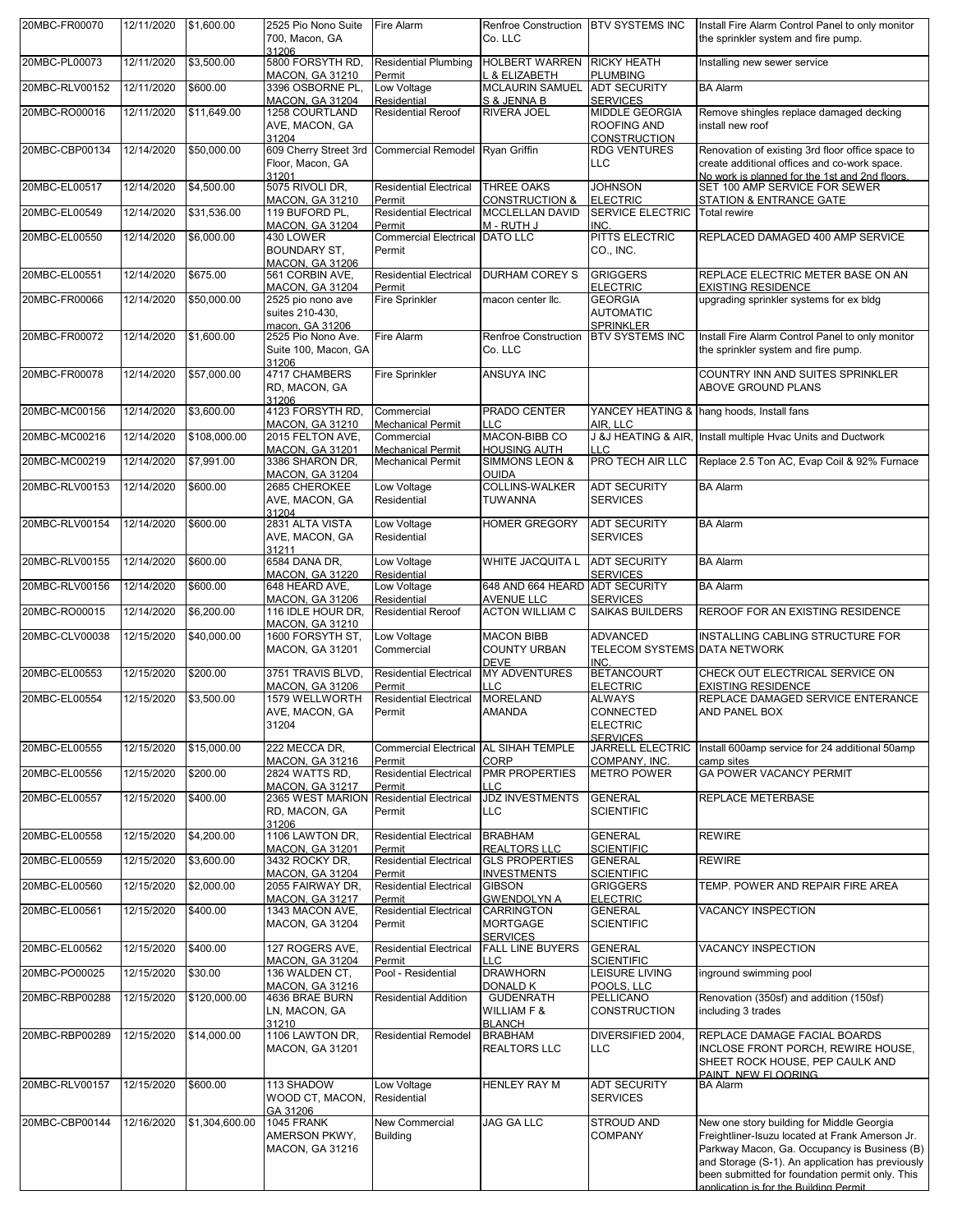| 20MBC-CBP00147 | 12/16/2020 | \$75,000.00    | 8229 COLUMBUS<br>RD, MACON, GA<br>31052                              | <b>New Commercial</b><br><b>Building</b>          | M&W HEATING AND M & W HEATING<br>AIR LLC          | <b>AND AIR</b>                                                                   | Construct New 1500 SF storage Building                                                                                                                                                                                                                                                                          |
|----------------|------------|----------------|----------------------------------------------------------------------|---------------------------------------------------|---------------------------------------------------|----------------------------------------------------------------------------------|-----------------------------------------------------------------------------------------------------------------------------------------------------------------------------------------------------------------------------------------------------------------------------------------------------------------|
| 20MBC-EL00552  | 12/16/2020 | \$600.00       | 1227 SHURLING DR, Residential Electrical<br>MACON, GA 31217          | Permit                                            | <b>MOORE SHARON L</b>                             | <b>ACE ELECTRICAL</b><br><b>SERVICE</b>                                          | <b>REPLACE BROKEN METER</b>                                                                                                                                                                                                                                                                                     |
| 20MBC-FR00056  | 12/16/2020 | \$130,000.00   | 1540 Bass Road,<br>Macon, GA 31210                                   | Fire Alarm                                        | Watercrest<br>Development, LLC                    | SOUTHEASTERN<br><b>SYSTEM</b><br><b>TECHNOLOGIES</b>                             | New fire alarm system.                                                                                                                                                                                                                                                                                          |
| 20MBC-MC00222  | 12/16/2020 | \$4,000.00     | 6865 HAWKINSVILLE Residential<br>RD, MACON, GA<br>31216              | <b>Mechanical Permit</b>                          | <b>HEATH ARNOLD</b><br><b>CLAY</b>                | <b>ENGLE HEATING-</b><br><b>AIR &amp; APPLIANCE</b><br><b>REPAIR</b>             | Replace HVAC heat pump at residence                                                                                                                                                                                                                                                                             |
| 20MBC-EL00563  | 12/17/2020 | \$250.00       | 2216 CLAYTON ST,<br><b>MACON, GA 31204</b>                           | <b>Residential Electrical</b><br>Permit           | PLEASANT HILL<br><b>HOUSING LLC</b>               | <b>BALLARD</b><br><b>ELECTRICAL</b><br><b>SERVICES</b>                           | Reconnection                                                                                                                                                                                                                                                                                                    |
| 20MBC-EL00564  | 12/17/2020 | \$2,000.00     | 105 ROYAL OAKS<br>CT, MACON, GA<br>31206                             | <b>Residential Electrical</b><br>Permit           | LANDSAFE HOME<br><b>BUILDERS LLC</b>              |                                                                                  | HOGAN'S ELECTRIC CHECK ELECTRICAL FINISH                                                                                                                                                                                                                                                                        |
| 20MBC-EL00565  | 12/17/2020 | \$650.00       | 406 WOOLFOLK ST,<br><b>MACON, GA 31217</b>                           | <b>Residential Electrical</b><br>Permit           | PARKS BRITTANY                                    |                                                                                  | HOGAN'S ELECTRIC CHANGE METER BASE                                                                                                                                                                                                                                                                              |
| 20MBC-EL00566  | 12/17/2020 | \$2,500.00     | 1715 WINSTON DR,                                                     | <b>Residential Electrical</b>                     | POPE HORACE SR                                    |                                                                                  | HOGAN'S ELECTRIC UPGRADE SERVICE TO 200 AMPS.                                                                                                                                                                                                                                                                   |
| 20MBC-EL00567  | 12/17/2020 | \$600.00       | MACON, GA 31206<br>629 WIMBISH RD,<br>MACON, GA 31204                | Permit<br><b>Residential Electrical</b><br>Permit | <b>TRUSTEE</b><br><b>FARMEN RICHARD</b><br>м      | K & P ELECTRICAL<br>SERVICES INC                                                 | SMOKE/CARBON DETECTOR<br><b>REPLACE SERVICE</b>                                                                                                                                                                                                                                                                 |
| 20MBC-EL00568  | 12/17/2020 | \$500.00       | 6235 RIGGINS MILL<br>RD, MACON, GA                                   | <b>Residential Electrical</b><br>Permit           | EUGENE R.<br>HODGES JR.                           | EUGENE R.<br><b>HODGES JR.</b>                                                   | INSTALL POWER POLE                                                                                                                                                                                                                                                                                              |
| 20MBC-EL00569  | 12/17/2020 | \$800.00       | 31020<br>3424 PIO NONO CIR,                                          | <b>Residential Electrical</b>                     | <b>DL INVESTMENT</b>                              | (HOMEOWNER)<br><b>GENERAL</b>                                                    | <b>UPGRADE SERVICE</b>                                                                                                                                                                                                                                                                                          |
| 20MBC-EL00570  | 12/17/2020 | \$1,200.00     | <b>MACON, GA 31206</b><br>225 PURSLEY ST,                            | Permit<br><b>Residential Electrical</b>           | SOLUTIONS LLC<br><b>GOODWIN CLARA W GENERAL</b>   | <b>SCIENTIFIC</b>                                                                | SERVICE UPGRADE, ALTERATIONS                                                                                                                                                                                                                                                                                    |
| 20MBC-EL00571  | 12/17/2020 | \$50,000.00    | <b>MACON, GA 31201</b><br>5338 LEVEL ACRES                           | Permit<br>Commercial Electrical ELLIOTT MACHINE   |                                                   | <b>SCIENTIFIC</b><br><b>TAYLOR ELECTRIC</b>                                      | NEW 800 AMP SERVICE                                                                                                                                                                                                                                                                                             |
|                |            |                | DR, MACON, GA<br>31217                                               | Permit                                            | SHOP INC                                          | CO. INC.                                                                         |                                                                                                                                                                                                                                                                                                                 |
| 20MBC-MC00223  | 12/17/2020 | \$4,475.00     | 711 FOREST LAKE<br>DR N, MACON, GA<br>31210                          | Residential<br><b>Mechanical Permit</b>           | CASTRO-POVEDA<br><b>ERIC &amp; LISA</b>           | <b>BUCKY HOLLAND</b><br>HEATING & AIR INC.                                       | 3 ton a/c. coil. furnace                                                                                                                                                                                                                                                                                        |
| 20MBC-MC00224  | 12/17/2020 | \$5,304.00     | 1009 GLENBROOK<br>RD, MACON, GA<br>31210                             | Residential<br><b>Mechanical Permit</b>           | MEEKS JAMIE C &<br><b>APRIL N</b>                 | <b>BUCKY HOLLAND</b><br>HEATING & AIR INC.                                       | 3 ton gas package unit                                                                                                                                                                                                                                                                                          |
| 20MBC-MC00225  | 12/17/2020 | \$13,731.00    | 2050 WOODLAND<br>DR, MACON, GA<br>31211                              | Residential<br><b>Mechanical Permit</b>           | THE HEWITT-<br><b>HARDACRE FAMILY</b>             | <b>BUCKY HOLLAND</b><br><b>HEATING &amp; AIR INC.</b>                            | 5 ton 5 stage a/c, coil, 90% furnace                                                                                                                                                                                                                                                                            |
| 20MBC-MC00226  | 12/17/2020 | \$8,663.00     | 3150 VISTA CIR,<br>MACON, GA 31204                                   | Residential<br><b>Mechanical Permit</b>           | <b>DICKINSON BONNY</b>                            | <b>BUCKY HOLLAND</b><br><b>HEATING &amp; AIR INC</b>                             | 3 ton 15 seer a/c, coil, 96% gas furnace                                                                                                                                                                                                                                                                        |
| 20MBC-MC00227  | 12/17/2020 | \$3,880.00     | 154 CORBIN AVE,<br><b>MACON, GA 31204</b>                            | Residential<br><b>Mechanical Permit</b>           | <b>JACKSON PETER R</b>                            | <b>BUCKY HOLLAND</b><br><b>HEATING &amp; AIR INC</b>                             | 4ton drive 100,000 btu 90%                                                                                                                                                                                                                                                                                      |
| 20MBC-MC00229  | 12/17/2020 | \$9,000.00     | 4701 HARTLEY<br><b>BRIDGE RD,</b><br><b>MACON, GA 31216</b>          | Commercial<br><b>Mechanical Permit</b>            | <b>HARTLEY STATION</b><br><b>LLC</b>              | <b>DURDEN HEATING</b><br>AND COOLING                                             | Install mini split, exhaust fans and wall heaters                                                                                                                                                                                                                                                               |
| 20MBC-RBP00290 | 12/17/2020 | \$364,000.00   | 229 SHORELINE<br>WAY, MACON, GA<br>31052                             | New Single Family<br><b>Dwelling</b>              | <b>GRANT CAREY P</b>                              | <b>SCOTT</b><br><b>CONSTRUCTION</b><br><b>LLC</b>                                | New house including 3 trades                                                                                                                                                                                                                                                                                    |
| 20MBC-EL00572  | 12/18/2020 | \$310.00       | 2998 SOUTH<br>LIZELLA RD.<br><b>MACON, GA 31052</b>                  | <b>Residential Electrical</b><br>Permit           | <b>WAINRIGHT VICKIE</b><br><b>M &amp; CHARLES</b> | <b>BURT GORDON</b><br><b>CONTRACTING &amp;</b><br><b>ELECTRICAL LLC</b>          | REPAIR STOLEN SERVICE, ADD SMOKE<br><b>DETECTOR</b>                                                                                                                                                                                                                                                             |
| 20MBC-EL00573  | 12/18/2020 | \$1,000.00     | 1895(T)<br><b>JEFFERSONVILLE</b><br>RD, MACON, GA                    | Commercial Electrical GEORGIA DO T<br>Permit      |                                                   | <b>BROOKS BERRY</b><br><b>HAYNIE &amp;</b><br>ASSOCIATES INC.                    | INSTALLATION OF NEW TRAFFIC SIGNAL<br>POWER SERVICE AT THE INTERSECTION OF<br>MILLERFIELD RD AND JEFFERSONVILLE RD                                                                                                                                                                                              |
| 20MBC-EL00574  | 12/18/2020 | \$1,000.00     | 31217<br>1207(T) EMERY<br>HWY, MACON, GA                             | Commercial Electrical U S DEPT INT<br>Permit      | OCMULGEE NL MON HAYNIE &                          | <b>BROOKS BERRY</b>                                                              | INSTALLATION OF NEW TRAFFIC SIGNAL<br>POWER SERVICE AT THE INTERSECTION OF                                                                                                                                                                                                                                      |
| 20MBC-EL00575  | 12/18/2020 | \$1,000.00     | 31217<br>1710(T)<br><b>EISENHOWER</b><br>PARKWAY, MACON.<br>GA 31206 | Commercial Electrical GEORGIA DO T<br>Permit      |                                                   | ASSOCIATES INC.<br><b>BROOKS BERRY</b><br><b>HAYNIE &amp;</b><br>ASSOCIATES INC. | EMERY HWY AND JEFFERSONVILLE RD<br>INSTALLATION OF NEW TRAFFIC SIGNAL<br>POWER SERVICE AT THE INTERSECTION OF<br>EISENHOWER PKWY AND CANTERBURY RD.                                                                                                                                                             |
| 20MBC-EL00576  | 12/18/2020 | \$1,000.00     | 100(T) S HERON ST,<br><b>MACON, GA 31206</b>                         | Commercial Electrical ESHERON<br>Permit           | PROPERTIES LLC                                    | <b>BROOKS BERRY</b><br><b>HAYNIE &amp;</b><br><b>ASSOCIATES INC.</b>             | INSTALLATION OF NEW TRAFFIC SIGNAL<br>POWER SERVICE AT THE INTERSECTION OF<br>EISENHOWER PKWY AND HERON ST.                                                                                                                                                                                                     |
| 20MBC-EL00577  | 12/18/2020 | \$1,000.00     | 4000(T)<br>BLOOMFILED RD,<br><b>MACON, GA 31206</b>                  | Commercial Electrical MACON-BIBB<br>Permit        | <b>COUNTY</b>                                     | <b>BROOKS BERRY</b><br>HAYNIE &<br>ASSOCIATES INC.                               | INSTALLATION OF NEW TRAFFIC SIGNAL<br>POWER SERVICE AT THE INTERSECTION OF<br>EISENHOWER PKWY AND BLOOMFIELD RD                                                                                                                                                                                                 |
| 20MBC-FR00013  | 12/18/2020 | \$90,000.00    | 3969 RIVER PLACE<br>DR, MACON, GA<br>31210                           | Fire Alarm                                        | Dinesh Patel                                      | UNITED SECURITY                                                                  | Install Fire Alarm System in Avid Hotel                                                                                                                                                                                                                                                                         |
| 20MBC-RLV00158 | 12/18/2020 | \$600.00       | 794 BEDINGFIELD<br>AVE, MACON, GA<br>31206                           | Low Voltage<br>Residential                        | ARCHIE VALERIE D                                  | <b>ADT SECURITY</b><br><b>SERVICES</b>                                           | <b>BA Alarm</b>                                                                                                                                                                                                                                                                                                 |
| 20MBC-CBP00035 | 12/21/2020 | \$1,500,000.00 | 140 TOM HILL SR<br>BLVD, MACON, GA<br>31210                          | New Commercial<br><b>Building</b>                 | CHICK-FIL-A INC AT<br><b>RIVERSIDE</b>            | WH BASS INC.                                                                     | Demolition of an existing +/- 3,746sf Chick-fil-A<br>restaurant to construct a new 4,962sf Chick-fil-A<br>restaurant with a dual approach multi-lane drive<br>through with associated site work (e.g. parking,<br>landscaping, grading, drainage, etc.), order meal<br>delivery and face-to-face canopy system. |
| 20MBC-CBP00120 | 12/21/2020 | \$5,000.00     | 5955 ZEBULON RD,<br><b>MACON, GA 31210</b>                           | Commercial Remodel WAL-MART REAL                  | <b>BUSINESS TRUST</b>                             | <b>PRIME RETAIL</b><br>SERVICES, INC.                                            | Sporting Goods Update, Replace/Reconfigure<br>existing sporting goods fixtures and service<br>counter, New or relocated power poles/data                                                                                                                                                                        |
| 20MBC-DM00019  | 12/21/2020 | \$1,000.00     | 1968 MILLERFIELD<br>RD, MACON, GA<br>31217                           | Demolition                                        | <b>CROSS KEYS</b><br>PLACE LLC                    | <b>FRANK TAYLOR</b><br>ENTERPRISES, INC.                                         | drops and Flooring repair or spot replacement.<br>DEMOLITION OF AN ENTIRE RESIDENTIAL<br><b>STRUCTURE</b>                                                                                                                                                                                                       |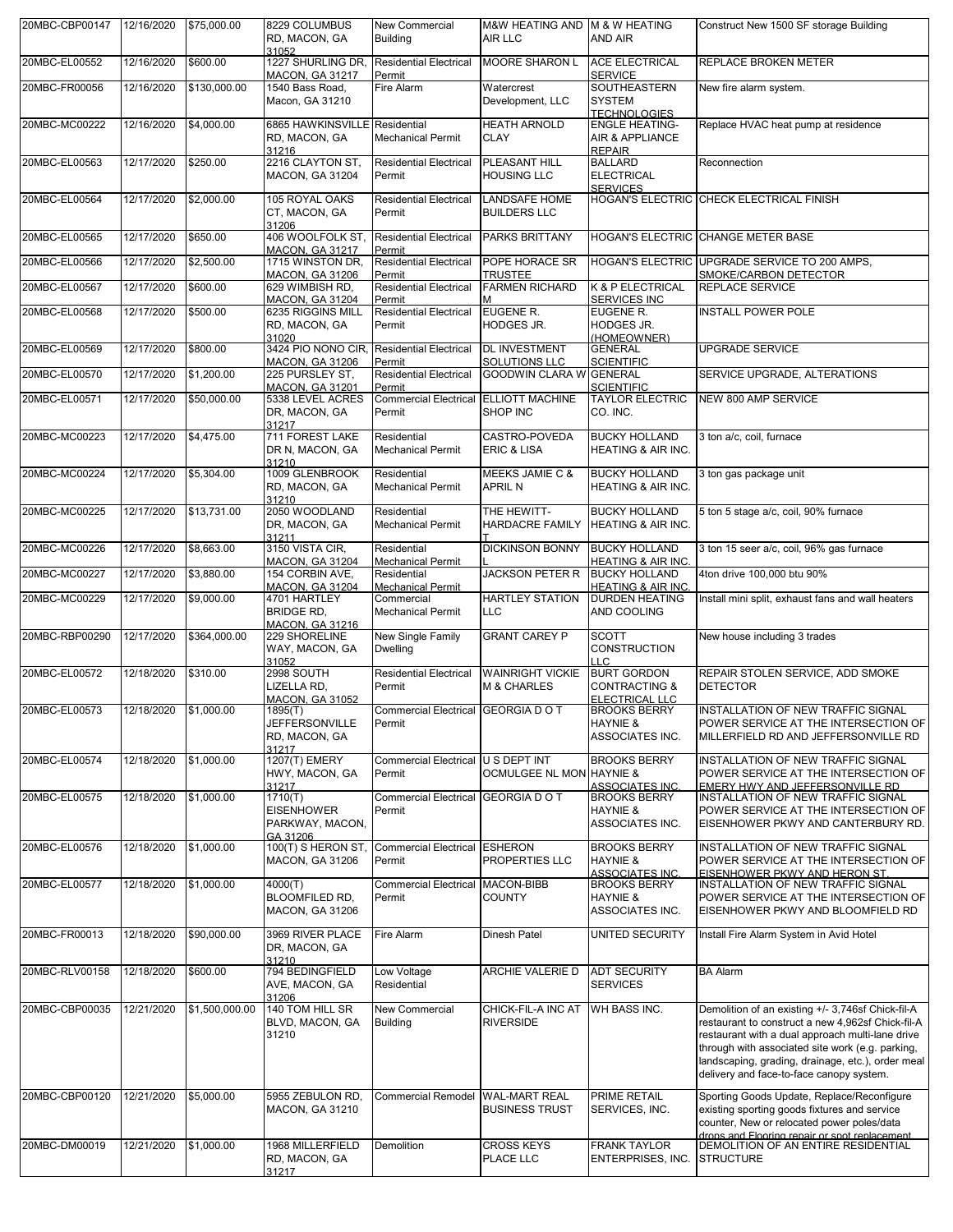| 20MBC-DM00020  | 12/21/2020 | \$1,000.00   | 1422 Jefferson Street, Demolition<br>Macon, GA 31201          |                                                | BRISTOL HINES LLC HAAF LAWN CARE &                        | <b>PRESSURE</b>                                                      | PARTIAL DEMOLITION OF RESIDENTIAL<br><b>STRUCTURE</b>                                                                                                                                                                                                                                                                                                      |
|----------------|------------|--------------|---------------------------------------------------------------|------------------------------------------------|-----------------------------------------------------------|----------------------------------------------------------------------|------------------------------------------------------------------------------------------------------------------------------------------------------------------------------------------------------------------------------------------------------------------------------------------------------------------------------------------------------------|
| 20MBC-DM00021  | 12/21/2020 | \$1,000.00   | 1432 Jefferson Street, Demolition<br>Macon, GA 31201          |                                                | <b>BRISTOL HINES LLC</b>                                  | <b>WASHING LLC</b><br><b>IAAF LAWN CARE &amp;</b><br><b>PRESSURE</b> | PARTIAL DEMOLITION OF RESIDENTIAL<br><b>STRUCTURE</b>                                                                                                                                                                                                                                                                                                      |
| 20MBC-DM00022  | 12/21/2020 | \$1,000.00   | 1444 Jefferson Street, Demolition<br>Macon, GA 31201          |                                                | <b>BRISTOL HINES LLC</b>                                  | <b>WASHING LLC</b><br>IAAF LAWN CARE &<br><b>PRESSURE</b>            | PARTIAL DEMOLITION OF RESIDENTIAL<br><b>STRUCTURE</b>                                                                                                                                                                                                                                                                                                      |
| 20MBC-EL00578  | 12/21/2020 | \$125.00     | 239 HEATHWOOD<br>DR, MACON, GA                                | <b>Residential Electrical</b><br>Permit        | SMITH CHARLIE                                             | <b>WASHING LLC</b><br>SMITH HOME<br><b>IMPROVEMENT &amp;</b>         | <b>NEW ELECTRICAL</b>                                                                                                                                                                                                                                                                                                                                      |
| 20MBC-FR00071  | 12/21/2020 | \$15,000.00  | 31206<br>1600 FORSYTH ST,<br><b>MACON, GA 31201</b>           | <b>Fire Sprinkler</b>                          | <b>MACON BIBB</b><br><b>COUNTY URBAN</b>                  | <b>BUILDERS</b><br><b>GEORGIA</b><br><b>AUTOMATIC</b>                | Relocate ex drops and install new sprinklers to<br>ensure fire protection coverage is maintained in                                                                                                                                                                                                                                                        |
| 20MBC-MC00231  | 12/21/2020 | \$4,000.00   | 808 LAUREL AVE,<br><b>MACON, GA 31211</b>                     | Residential<br><b>Mechanical Permit</b>        | <b>DEVE</b><br><b>MARNEY</b><br><b>CHRISTOPHER &amp;</b>  | <b>SPRINKLER</b><br><b>WE CARE HEATING</b><br>AND AIR                | this newly renovated bldg. (2 revised dwgs)<br>Installation of a 2 ton heat pump mini split                                                                                                                                                                                                                                                                |
| 20MBC-MC00232  | 12/21/2020 | \$20,000.00  | 1215 WOOLFOLK<br>ST, MACON, GA                                | Residential<br><b>Mechanical Permit</b>        | <b>HANAH</b><br>DUNAGAN GARY D                            | <b>WE CARE HEATING</b><br>AND AIR                                    | Installation of 30 14 seer basic air handlers and<br>heat strips                                                                                                                                                                                                                                                                                           |
| 20MBC-RBP00292 | 12/21/2020 | \$7,800.00   | 31217<br>631 RICHMOND ST,<br>MACON, GA 31206                  | <b>Residential Remodel</b>                     | CHILEL CATALINA R<br>& JUAN                               |                                                                      | FRAMING AND PLUMBING, CHANGE<br>ROOFING SHINGLES, INSTALL LVL BEAM,<br>CHANGE SOME 2x6 RAFTER AND REMOVE                                                                                                                                                                                                                                                   |
| 20MBC-RLV00159 | 12/21/2020 | \$600.00     | 932 QUINLAN DR.<br><b>MACON, GA 31206</b>                     | Low Voltage<br>Residential                     | ROBINSON JACKIE -<br><b>ELIZABETH</b>                     | <b>ADT SECURITY</b><br><b>SERVICES</b>                               | <b>WALLS</b><br><b>BA Alarm</b>                                                                                                                                                                                                                                                                                                                            |
| 20MBC-SGN00008 | 12/21/2020 | \$23,000.00  | 140 TOM HILL SR<br>BLVD, MACON, GA<br>31210                   | Sign Permit                                    | CHICK-FIL-A INC AT<br><b>RIVERSIDE</b>                    | <b>CLAYTON SIGNS,</b><br>INC.                                        | Reface of existing pylon sign, a new icon sign<br>and 4 new wall signs for Chick-fil-A                                                                                                                                                                                                                                                                     |
| 20MBC-CBP00142 | 12/22/2020 | \$18,000.00  | 1897 ALLEN RD,<br><b>MACON, GA 31216</b>                      | <b>Commercial Addition</b>                     | MACON-BIBB CO<br><b>IND AUTHORITY</b>                     |                                                                      | A 65'x68' addition to our existing 100'x68'<br>temporary break tent building. New addition is<br>needed to help support social distancing<br>requirement due to COVID. The existing<br>structure is currently under permit 2020-1648<br>that was received on 5/4/20                                                                                        |
| 20MBC-CRO00005 | 12/22/2020 | \$43,371.48  | 1811 Forest Hill Rd<br>BLDG A, Macon, GA<br>31210             | <b>Commercial Reroof</b>                       | Ashton Hill LP                                            | <b>ATLANTA'S</b><br><b>RELIABLE ROOFING</b><br>CO.                   | Re-Roof - To remove and replace roof shingles.<br>No structural changes.<br>Installing new Tamko Heritage architectural<br>shingles.                                                                                                                                                                                                                       |
| 20MBC-CRO00006 | 12/22/2020 | \$43,371.48  | 1811 FOREST HILL<br>RD BLDG B, MACON.<br>GA 31210             | <b>Commercial Reroof</b>                       | <b>ASHTON HILLS LP</b>                                    | <b>ATLANTA'S</b><br><b>RELIABLE ROOFING</b><br>CO.                   | Re-Roof - To remove and replace roof shingles.<br>No structural changes.<br>Installing new Tamko Heritage architectural<br>shingles.                                                                                                                                                                                                                       |
| 20MBC-CRO00007 | 12/22/2020 | \$1,786.84   | 1811 FOREST HILL<br>RD MAINT. SHED,<br><b>MACON, GA 31210</b> | <b>Commercial Reroof</b>                       | <b>ASHTON HILLS LP</b>                                    | <b>ATLANTA'S</b><br><b>RELIABLE ROOFING</b><br>CO.                   | Re-Roof - To remove and replace roof shingles.<br>No structural changes.<br>Installing new Tamko Heritage architectural                                                                                                                                                                                                                                    |
| 20MBC-CRO00008 | 12/22/2020 | \$812.20     | 1811 FOREST HILL<br>RD PAVILION,<br><b>MACON, GA 31210</b>    | <b>Commercial Reroof</b>                       | <b>ASHTON HILLS LP</b>                                    | <b>ATLANTA'S</b><br><b>RELIABLE ROOFING</b><br>CO.                   | shingles<br>Re-Roof - To remove and replace roof shingles.<br>No structural changes.<br>Installing new Tamko Heritage architectural                                                                                                                                                                                                                        |
| 20MBC-EL00579  | 12/22/2020 | \$30,699.17  | 4149 SOUTHVIEW<br>DR, MACON, GA                               | <b>Residential Electrical</b><br>Permit        | PEREZ REINA                                               | <b>TITAN SOLAR</b><br>POWER GA                                       | shingles.<br>Installation of 8.160kW DC system                                                                                                                                                                                                                                                                                                             |
| 20MBC-EL00580  | 12/22/2020 | \$350.00     | 31206<br>3751 TRAVIS BLVD,<br><b>MACON, GA 31206</b>          | Residential Electrical MY ADVENTURES<br>Permit | <b>LLC</b>                                                | INC.                                                                 | SERVICE ELECTRIC Inspection to have power reconnected                                                                                                                                                                                                                                                                                                      |
| 20MBC-EL00581  | 12/22/2020 | \$13,000.00  | 2547 DATE AVE,<br>MACON, GA 31204                             | <b>Residential Electrical</b><br>Permit        | <b>ROBINSON</b><br><b>KATHERINE</b>                       | <b>SERVICE ELECTRIC</b><br>INC.                                      | Whole house rewire                                                                                                                                                                                                                                                                                                                                         |
| 20MBC-FR00080  | 12/22/2020 | \$8,633.00   | 1897 ALLEN RD.<br>MACON, GA 31216                             | <b>Fire Sprinkler</b>                          | MACON-BIBB CO<br><b>IND AUTHORITY</b>                     | J. F. AHERN CO.                                                      | Tenant Improvement - Drop Heads into<br>acoustical ceiling                                                                                                                                                                                                                                                                                                 |
| 20MBC-PL00075  | 12/22/2020 | \$1,500.00   | 501 PINECREST RD,<br><b>MACON, GA 31204</b>                   | <b>Residential Plumbing</b><br>Permit          | <b>HINSON VICTORIA H</b>                                  | JOHNSON'S<br><b>PLUMBING &amp;</b><br>CONTRACT                       | Sewer replacement                                                                                                                                                                                                                                                                                                                                          |
| 20MBC-PL00076  | 12/22/2020 | \$1,500.00   | 507 PINECREST RD<br><b>MACON, GA 31204</b>                    | <b>Residential Plumbing</b><br>Permit          | <b>SERAFY SCOTT</b>                                       | JOHNSON'S<br><b>PLUMBING &amp;</b><br>CONTRACT                       | Sewer Replacement                                                                                                                                                                                                                                                                                                                                          |
| 20MBC-PO00027  | 12/22/2020 | \$75,000.00  | 5001 WELLINGTON<br>DR, MACON, GA<br>31210                     | Pool - Residential                             | <b>CHILDERS</b><br><b>MATTHEW &amp;</b><br><b>CHRISTY</b> | KOBS POOLS INC.                                                      | Installing 695 Sq. Ft. Inground Gunite Swimming<br>Pool                                                                                                                                                                                                                                                                                                    |
| 20MBC-RBP00291 | 12/22/2020 | \$180,000.00 | 4032 LIBERTY<br><b>ESTATES DR.</b><br><b>MACON, GA 31216</b>  | New Single Family<br><b>Dwelling</b>           | <b>LIBERTY CHURCH</b><br><b>DEVELOPMENT L</b>             | <b>WJH LLC</b>                                                       | New SFD home construction - 4032 Liberty<br>Estates Drive - Lot 48, Liberty Church Estates<br>S/D. Phase 1. Section 1 including 3 trades                                                                                                                                                                                                                   |
| 20MBC-RBP00293 | 12/22/2020 | \$150,000.00 | 4028 LIBERTY<br>ESTATES DR,<br><b>MACON, GA 31216</b>         | New Single Family<br><b>Dwelling</b>           | WADE JURNEY<br><b>HOMES INC</b>                           | <b>WJH LLC</b>                                                       | New SFD home construction - 4028 Liberty<br>Estates Drive - Phase 1, Section 1, Lot 49<br>including 3 trades                                                                                                                                                                                                                                               |
| 20MBC-CLV00039 | 12/23/2020 | \$2,300.00   | 1605 SHURLING DR, Low Voltage<br><b>MACON, GA 31217</b>       | Commercial                                     | <b>SCHREIBER CO &amp;</b>                                 | <b>GAURDIAN</b><br><b>SECURITY</b>                                   | Installation of a Security System                                                                                                                                                                                                                                                                                                                          |
| 20MBC-FR00063  | 12/23/2020 | \$22,000.00  | 5801 Zebulon Road,<br>Macon, GA 31210                         | <b>Fire Sprinkler</b>                          | Lofts at Zeublon                                          | <b>SYSTEMS INC.</b>                                                  | Upfit of existing shell space (with existing wet<br>sprinkler system) on 1st floor on Building #2.<br>Upfit space to be designed and installed per 13R<br>requirements for new units. Design and<br>Installation to match rest of building residential<br>areas. Use existing outlets or mechanical tees to<br>add residential sprinklers. plug any unused |
| 20MBC-MC00235  | 12/23/2020 | \$5,797.00   | 5623 CHARLES DR,<br><b>MACON, GA 31210</b>                    | Residential<br><b>Mechanical Permit</b>        | HARKINS KEVIN D &<br>DEANA D                              | J &J HEATING & AIR,<br><b>LLC</b>                                    | Air conditioner change out - reconnect to existing<br>ductwork                                                                                                                                                                                                                                                                                             |
| 20MBC-MC00236  | 12/23/2020 | \$9,440.00   | 1196 AHWENASA<br>TRL, MACON, GA<br>31220                      | Residential<br><b>Mechanical Permit</b>        | HERNDON LAURA E WE CARE HEATING                           | AND AIR                                                              | Installation of a XL16 4 ton Hvac unit                                                                                                                                                                                                                                                                                                                     |
| 20MBC-PL00074  | 12/23/2020 | \$1,403.00   | 645 LOKCHAPEE<br>RIDGE, MACON, GA<br>31210                    | <b>Residential Plumbing</b><br>Permit          | ASHABRANNER<br><b>MACKY JR</b>                            | <b>JS WHITENER ENT</b>                                               | water heater replacement                                                                                                                                                                                                                                                                                                                                   |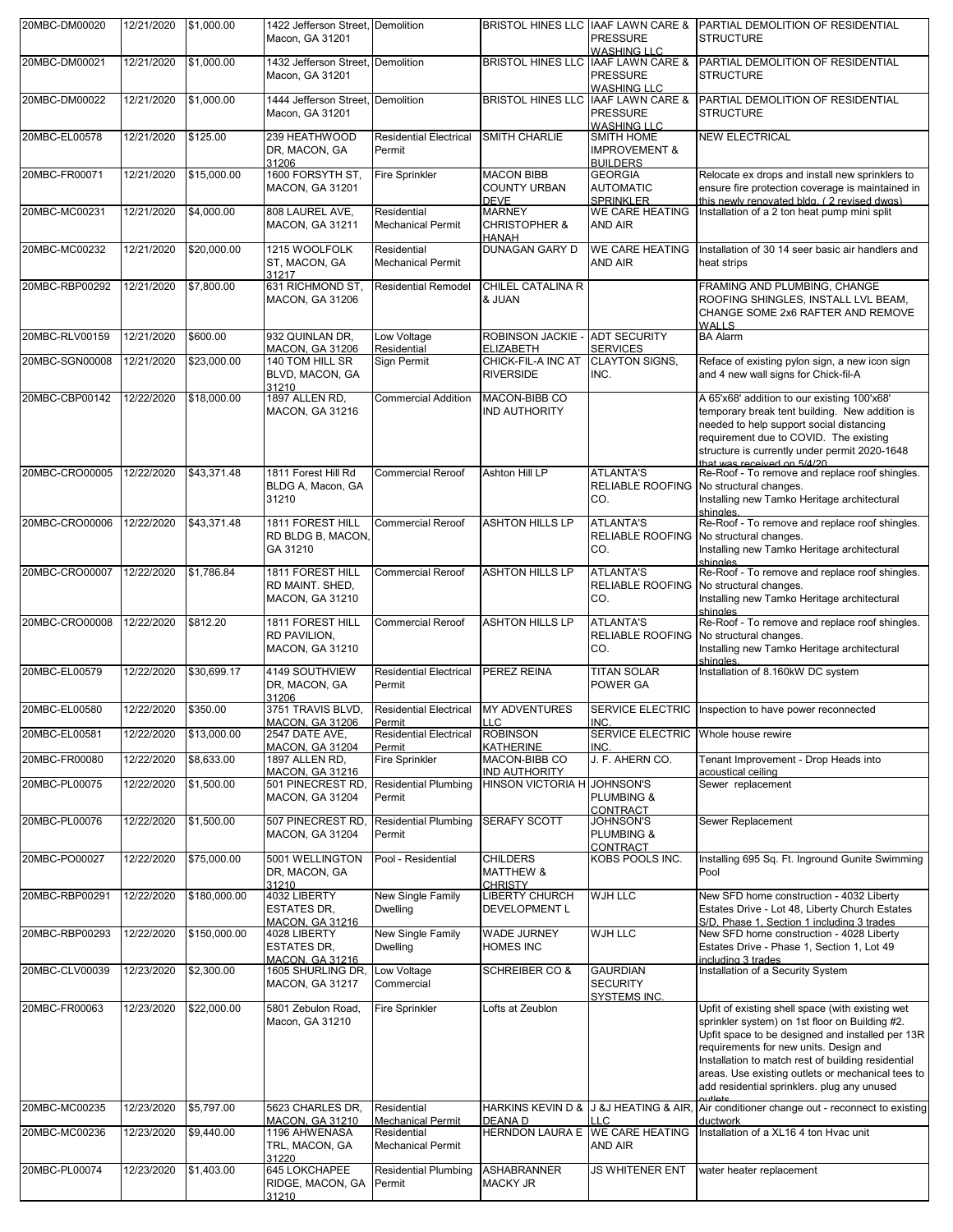| 20MBC-PO00028  | 12/23/2020 | \$78,000.00  | 211 PINNACLE CT.<br><b>MACON, GA 31052</b>                                | Pool - Residential                                                  | DALE PAUL S &<br><b>KAREN S</b>                             | KOBS POOLS INC.                                                                        | 678 Sq. Ft. Inground Gunite Swimming Pool                                                                                         |
|----------------|------------|--------------|---------------------------------------------------------------------------|---------------------------------------------------------------------|-------------------------------------------------------------|----------------------------------------------------------------------------------------|-----------------------------------------------------------------------------------------------------------------------------------|
| 20MBC-PO00029  | 12/23/2020 | \$100,000.00 | 212 PINNACLE CT,                                                          | Pool - Residential                                                  | LONG JIMMIE D                                               | KOBS POOLS INC.                                                                        | 950 Sq. Ft. Inground Gunite Pool                                                                                                  |
| 20MBC-RBP00295 | 12/23/2020 | \$15,000.00  | <b>MACON, GA 31052</b><br>2948 MALIBU DR,                                 | <b>Residential Addition</b>                                         | <b>DA SILVA</b>                                             | <b>CLEIDERSON DA</b>                                                                   | AN ADDITION TO W RESIDENCE WITH A                                                                                                 |
|                |            |              | MACON, GA 31211                                                           |                                                                     | <b>CLEIDERSON &amp;</b>                                     | <b>SILVA</b><br>(HOMEOWNER)                                                            | <b>REAR SETBACK</b>                                                                                                               |
| 20MBC-RLV00160 | 12/23/2020 | \$600.00     | 108 NORTH HAVEN<br>DR, MACON, GA<br>31210                                 | Low Voltage<br>Residential                                          | <b>KARIMANI SURAIYA</b>                                     | <b>ADT SECURITY</b><br><b>SERVICES</b>                                                 | <b>BA Alarm</b>                                                                                                                   |
| 20MBC-EL00583  | 12/28/2020 | \$1,000.00   | 1302 NORMANDY<br>RD, MACON, GA<br>31210                                   | <b>Residential Electrical</b><br>Permit                             | <b>ROY PROPERTY</b><br><b>LLC</b>                           | <b>RAIDEN</b><br><b>ELECTRICAL</b>                                                     | INSTALLING NEW DEVICES AND FINISHING<br>FINAL REQUIREMENTS FOR INSPECTION                                                         |
| 20MBC-CBP00141 | 12/29/2020 | \$40,000.00  | 7413 AIRPORT DR.<br><b>MACON, GA 31216</b>                                | Communication<br>Tower - Upgrade                                    | <b>MACON WATER</b><br><b>AUTHORITY</b>                      |                                                                                        | Modify existing equipment on water tank.<br>Removing and replacing existing equipment<br>including antennas, radios, and cabling. |
| 20MBC-CLV00040 | 12/29/2020 | \$2,000.00   | 5437 BOWMAN RD<br>SUITE 120, MACON,<br>GA 31210                           | Low Voltage<br>Commercial                                           | LOFTS AT BASS LLC GAURDIAN                                  | <b>SECURITY</b><br>SYSTEMS INC.                                                        | Security System and Access control for one door                                                                                   |
| 20MBC-EL00582  | 12/29/2020 | \$4,500.00   | 539 VIOLET AVE,<br>MACON, GA 31201                                        | <b>Residential Electrical</b><br>Permit                             | <b>KELEAH REALTY</b><br><b>LLC</b>                          | <b>GENERAL</b><br><b>SCIENTIFIC</b>                                                    | rewire                                                                                                                            |
| 20MBC-EL00585  | 12/29/2020 | \$800.00     | 3035 OAKDALE AVE,<br><b>MACON, GA 31204</b>                               | <b>Residential Electrical</b><br>Permit                             | <b>AVILA MEBLIN K</b><br><b>PINEDA</b>                      | ALFREDO DANIEL                                                                         | Requested Inspection by Georgia Power                                                                                             |
| 20MBC-EL00586  | 12/29/2020 | \$525.00     | 3280 RIDGELAND<br>AVE, MACON, GA<br>31204                                 | <b>Residential Electrical</b><br>Permit                             | <b>STRAIN BRYAN</b>                                         | <b>BRYAN STRAIN</b>                                                                    | Remove fuse panel. Install breaker panel.<br>Replace service. Replace electrical wire under<br>house due to theft.                |
| 20MBC-MC00188  | 12/29/2020 | \$3,250.00   | 1121 OAKCLIFF RD,<br><b>MACON, GA 31211</b>                               | Residential<br><b>Mechanical Permit</b>                             | PHILLIP JONES                                               | <b>CONDITIONED AIR,</b><br><b>INC</b>                                                  | REPLACE GAS FURNACE                                                                                                               |
| 20MBC-MC00189  | 12/29/2020 | \$1,985.00   | 512 WHISTLER LN<br>N, MACON, GA                                           | Residential<br><b>Mechanical Permit</b>                             | <b>KRAFT STEWART E</b>                                      | CONDITIONED AIR,<br>INC.                                                               | REPLACE 2 TON AIR HANDLER                                                                                                         |
| 20MBC-MC00192  | 12/29/2020 | \$6,200.00   | <b>117 WATERFORD</b><br>PL, MACON, GA<br>31210                            | Residential<br><b>Mechanical Permit</b>                             | <b>WILLIAMS ANISSA C</b><br>& JORDAN W                      | CONDITIONED AIR.<br>INC.                                                               | REPLACE UPSTAIRS & DOWNSTAIRS<br><b>FURNACE</b>                                                                                   |
| 20MBC-MC00193  | 12/29/2020 | \$13,000.00  | 174 WALNUT ST,<br><b>MACON, GA 31201</b>                                  | Commercial<br><b>Mechanical Permit</b>                              | <b>DEPAUL USA INC</b>                                       | <b>CONDITIONED AIR,</b><br><b>INC</b>                                                  | INSTALL 4 HEATERS AND GAS PIPING                                                                                                  |
| 20MBC-MC00194  | 12/29/2020 | \$4,285.00   | 879 LIVE OAK LN,                                                          | Commercial                                                          | SP-V GREEN                                                  | CONDITIONED AIR,                                                                       | REPLACE 2.5 TON HP & AH                                                                                                           |
| 20MBC-MC00206  | 12/29/2020 | \$6,450.00   | <b>MACON, GA 31220</b><br>5671 CALVIN DR,                                 | <b>Mechanical Permit</b><br>Commercial                              | <b>PROPERTIES LLC</b><br>FIRST PRESB CH OF CONDITIONED AIR, | <b>INC</b>                                                                             | REPLACE PACKAGE UNIT                                                                                                              |
| 20MBC-MC00237  | 12/29/2020 | \$17,000.00  | <b>MACON, GA 31210</b><br>152 SADDLERUN CT, Residential                   | <b>Mechanical Permit</b>                                            | <b>MACON</b><br>HEUMAN ROBERT N WE CARE HEATING             | <b>INC</b>                                                                             | Installation of two fully engineered designed duct                                                                                |
| 20MBC-MC00238  | 12/29/2020 | \$5,570.00   | <b>MACON, GA 31210</b><br>832 TRADE WIND<br>RD, MACON, GA                 | <b>Mechanical Permit</b><br><b>Mechanical Permit</b>                | & ASHLEY<br><b>DEADWYLER</b><br>SMITH BERTHA M              | <b>AND AIR</b><br>PRO TECH AIR LLC                                                     | work<br>Replace 3 Ton Heat Pump system                                                                                            |
| 20MBC-EL00535  | 12/30/2020 | \$250.00     | 31206<br>2050 MERIWOOD                                                    | <b>Residential Electrical</b>                                       | <b>WALNUT HILLS</b>                                         | <b>LANDMARK</b>                                                                        | Inspection for power                                                                                                              |
|                |            |              | DR UNIT 108A,<br><b>MACON, GA 31211</b>                                   | Permit                                                              | <b>APARTMENTS</b>                                           | <b>ELECTRIC &amp;</b><br><b>COMPANY</b>                                                |                                                                                                                                   |
| 20MBC-EL00536  | 12/30/2020 | \$250.00     | 2050 MERIWOOD<br>DR UNIT 108B.<br><b>MACON, GA 31211</b>                  | <b>Residential Electrical</b><br>Permit                             | <b>WALNUT HILLS</b><br><b>APARTMENTS</b>                    | <b>LANDMARK</b><br><b>ELECTRIC &amp;</b><br><b>COMPANY</b>                             | Inspection for power                                                                                                              |
| 20MBC-EL00538  | 12/30/2020 | \$250.00     | 2050 MERIWOOD<br>DR UNIT 108C.<br><b>MACON, GA 31211</b>                  | <b>Residential Electrical</b><br>Permit                             | <b>WALNUT HILLS</b><br><b>APARTMENTS</b>                    | <b>LANDMARK</b><br><b>ELECTRIC &amp;</b><br>COMPANY                                    | Inspection for power                                                                                                              |
| 20MBC-EL00596  | 12/30/2020 | \$575.00     | 3286 ARNWOOD<br>AVE, MACON, GA<br>31204                                   | <b>Residential Electrical</b><br>Permit                             | <b>GREENE DARRYL &amp;</b><br><b>HILL NELSON</b>            |                                                                                        | HOGAN'S ELECTRIC REWIRE ACCORDING TO ELECTRICAL CODE                                                                              |
| 20MBC-FR00074  | 12/30/2020 | \$30,000.00  | 7749 DELTA DR,                                                            | Fire Main                                                           | HALL LINDA M AS                                             | <b>MEEKS GRADING,</b>                                                                  | ABC Facility rebuild - Fire Main Only                                                                                             |
| 20MBC-MC00215  | 12/30/2020 | \$9,525.00   | <b>MACON, GA 31216</b><br>480 PIERCE AVE.                                 | Residential                                                         | <b>TRUSTEE &amp;</b><br><b>TERRY BEN &amp;</b>              | INC.<br>CONDITIONED AIR,                                                               | Replace furnace                                                                                                                   |
| 20MBC-MC00217  | 12/30/2020 | \$5,480.00   | <b>MACON, GA 31204</b><br>100 CHAUCERS CV,<br><b>MACON, GA 31210</b>      | <b>Mechanical Permit</b><br>Residential<br><b>Mechanical Permit</b> | <b>RHONDA</b><br><b>MANOCHEO</b><br>MURRAY W & DAVID INC.   | INC<br>CONDITIONED AIR,                                                                | install 2.5 ton condenser, coil & furnace                                                                                         |
| 20MBC-MC00218  | 12/30/2020 | \$7,300.00   | 2975 HILLANDALE<br>CIR N, MACON, GA                                       | Residential<br><b>Mechanical Permit</b>                             | <b>FACKLER</b><br>SONDRALYN                                 | CONDITIONED AIR,<br>INC.                                                               | 16 seer hp / infinity furnace and coil                                                                                            |
| 20MBC-MC00230  | 12/30/2020 | \$11,000.00  | 31204<br>755 THIRD ST,                                                    | Commercial                                                          | <b>MACON WATER</b>                                          | CONDITIONED AIR,<br>INC.                                                               | REPLACE TWO EXISTING FURNACE AND                                                                                                  |
| 20MBC-RBP00294 | 12/30/2020 | \$8,535.00   | <b>MACON, GA 31201</b><br>104 RANDY DR,                                   | <b>Mechanical Permit</b><br><b>Residential Remodel</b>              | <b>AUTHORITY</b><br>CAPP DEBORAH A & DEBORAH A. CAPP        | (HOMEOWNER)                                                                            | <b>CONDENSING UNIT</b><br>MANUFACTURED HOME RENOVATIONS                                                                           |
| 20MBC-EL00584  | 12/31/2020 | \$1,796.98   | <b>MACON, GA 31217</b><br>291 PLANTATION<br>CENTRE DR N,                  | <b>Commercial Electrical</b><br>Permit                              | CS1031 AUSTIN<br><b>CHASE DST</b>                           | SERVICE ELECTRIC<br>INC.                                                               | Replace panel for trash compactor station                                                                                         |
| 20MBC-EL00590  | 12/31/2020 | \$3,251.52   | <b>MACON, GA 31210</b><br>3861 GRAND AVE,                                 | <b>Residential Electrical</b>                                       | <b>FISHER MELISSA</b>                                       | <b>SERVICE ELECTRIC</b>                                                                | Final inspection for total rewire                                                                                                 |
| 20MBC-EL00591  | 12/31/2020 | \$200.00     | MACON, GA 31204<br>3016 RIDGE AVE<br>APT B, MACON, GA                     | Permit<br><b>Residential Electrical</b><br>Permit                   | <b>MCCOMMON</b><br>ROBERT L III                             | INC.<br>M.L. DAVIDSON<br><b>ELECTRIC</b>                                               | Power has been turned off for over a year. Need<br>inspection to get power on.                                                    |
| 20MBC-EL00593  | 12/31/2020 | \$3,000.00   | 31204<br>4121 OCMULGEE<br>EAST BLVD,                                      | <b>Residential Electrical</b><br>Permit                             | <b>ANTHONY AND</b><br>ANTHONY INC                           | <b>JOE DIXON</b><br><b>ELECTRICAL</b>                                                  | Relocate service on home                                                                                                          |
| 20MBC-MC00241  | 12/31/2020 | \$8,650.00   | <b>MACON, GA 31217</b><br>5039 IDLEWOOD<br>DR, MACON, GA                  | Residential<br><b>Mechanical Permit</b>                             | TIMLEY TERRY -<br><b>GWENDOLYN R</b>                        | <b>CONTRACTORS</b><br><b>BUCKY HOLLAND</b><br><b>HEATING &amp; AIR INC.</b>            | 4 ton hp                                                                                                                          |
| 20MBC-MC00242  | 12/31/2020 | \$5,350.00   | 31210<br>342 HINES TERR,                                                  | Residential                                                         | <b>SIMMONS STANLEY</b>                                      | <b>BUCKY HOLLAND</b>                                                                   | 3.5 ton gas package                                                                                                               |
| 20MBC-MC00243  | 12/31/2020 | \$7,900.00   | <b>MACON, GA 31204</b><br>276 JONES AVE,                                  | <b>Mechanical Permit</b><br>Residential<br><b>Mechanical Permit</b> | M JR<br><b>CRAWFORD JAMES</b>                               | <b>HEATING &amp; AIR INC</b><br><b>BUCKY HOLLAND</b>                                   | 3.5 ton a/c, gas furnace                                                                                                          |
| 20MBC-MC00244  | 12/31/2020 | \$4,300.00   | <b>MACON, GA 31217</b><br>3977 EMORY DR,                                  | Residential                                                         | <b>R&amp;R HOUSING LLC</b>                                  | <b>HEATING &amp; AIR INC.</b><br><b>BUCKY HOLLAND</b>                                  | 2 ton hp                                                                                                                          |
| 20MBC-MC00245  | 12/31/2020 | \$4,740.00   | MACON, GA 31206<br>109 BRANDON WAY, Residential<br><b>MACON, GA 31210</b> | <b>Mechanical Permit</b><br><b>Mechanical Permit</b>                | WALL TERRI E &<br>DAVID M                                   | <b>HEATING &amp; AIR INC.</b><br><b>BUCKY HOLLAND</b><br><b>HEATING &amp; AIR INC.</b> | 2.5 ton a/c, gas furnace                                                                                                          |